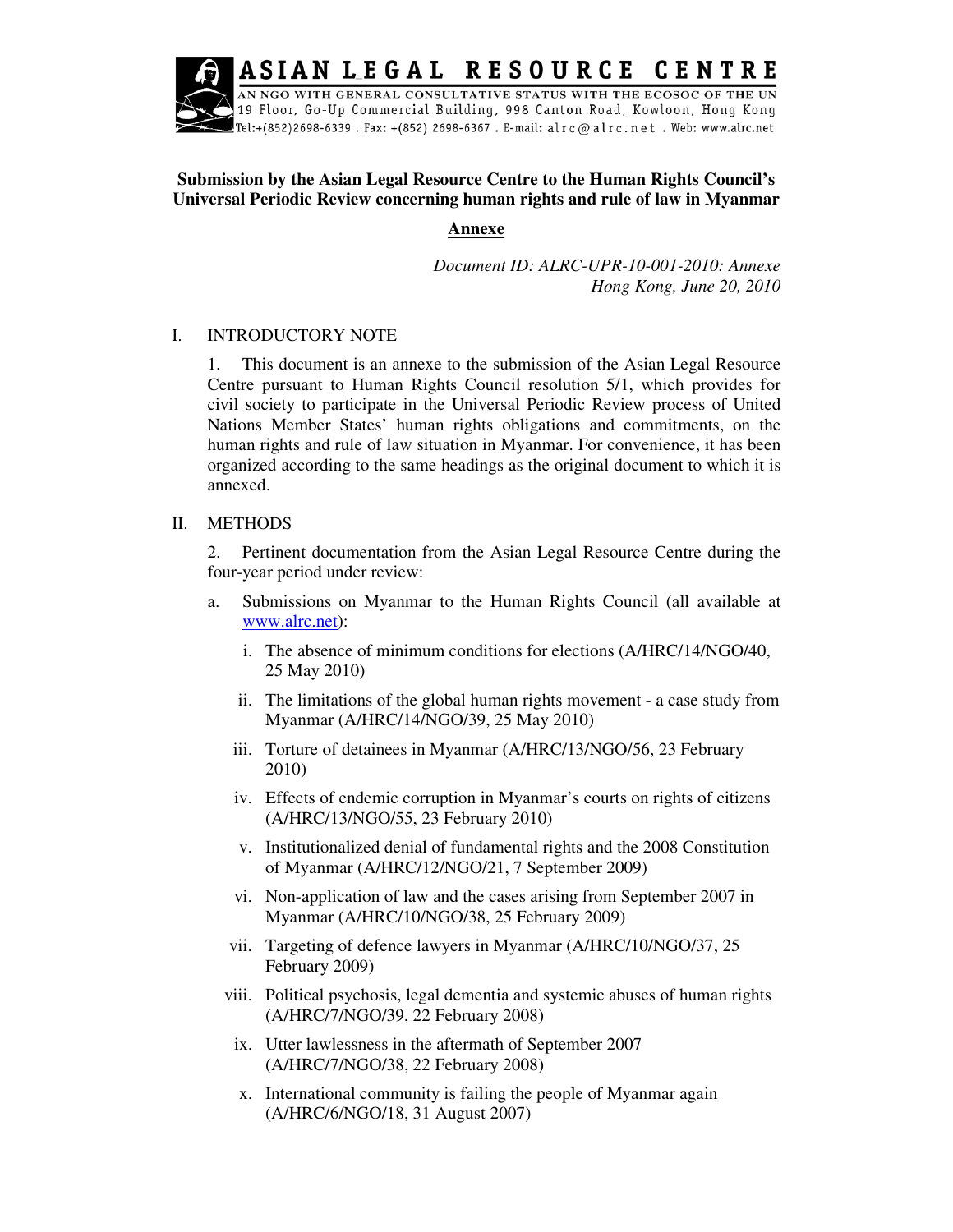- xi. Violent crime caused by the un-rule of law in Myanmar (A/HRC/4/NGO/66, 7 March 2007)
- xii. Myanmar's degraded judiciary and a system of injustice (A/HRC/4/NGO/65, 7 March 2007)
- b. Publications (all available at www.article2.org)
	- i. "Burma's cheap muscle", in Special Edition: Use of Police Powers for Profit, *article 2*, vol. 8, no. 1, March 2009
	- ii. Special Edition: Saffron Revolution Imprisoned, Law Demented, *article 2*, vol. 7, no. 3, September 2008
	- iii. Special Report—Burma, Political Psychosis & Legal Dementia, *article 2,* vol. 6, no. 5-6, October-December 2007

## III. BACKGROUND

- 3. Timeline of key events concerning normative and institutional framework for the rule of law in Myanmar:
	- 1947 Constitution of the Union of Burma passed
	- 1948 Independence; new Supreme Court established
	- 1958 First military coup; caretaker government detains thousands of alleged political and economic criminals; hundreds transported to remote island prison outside of judicial oversight; minimal judicial interference in work of military-headed government
	- 1960 Return to civilian rule
	- 1962 Second military coup; constitution suspended; chief justice imprisoned; Supreme Court and High Court merged; Special Criminal Courts set up to try cases outside of ordinary legal system
	- 1965 Appellate bench set up to hear cases of Special Criminal Courts 1968 Former chief justice released from prison
	- 1972 Professional judiciary abolished; system of courts with lay
	- jurors established under control of executive councils at various levels
	- 1974 Constitution of the Socialist Republic of the Union of Burma passed; apex court abolished; supreme judicial body established as a council of parliamentarians under control of single party imposition of Martial Law and convening of military tribunals to try protestors
	- 1988 Third military coup; constitution suspended; professional judiciary re-established under military executive control; reestablishing of Supreme Court; imposition of Martial Law and convening of military tribunals to try protestors
	- 2000 Judiciary Law passed
	- 2008 Constitution of the Republic of the Union of Myanmar passed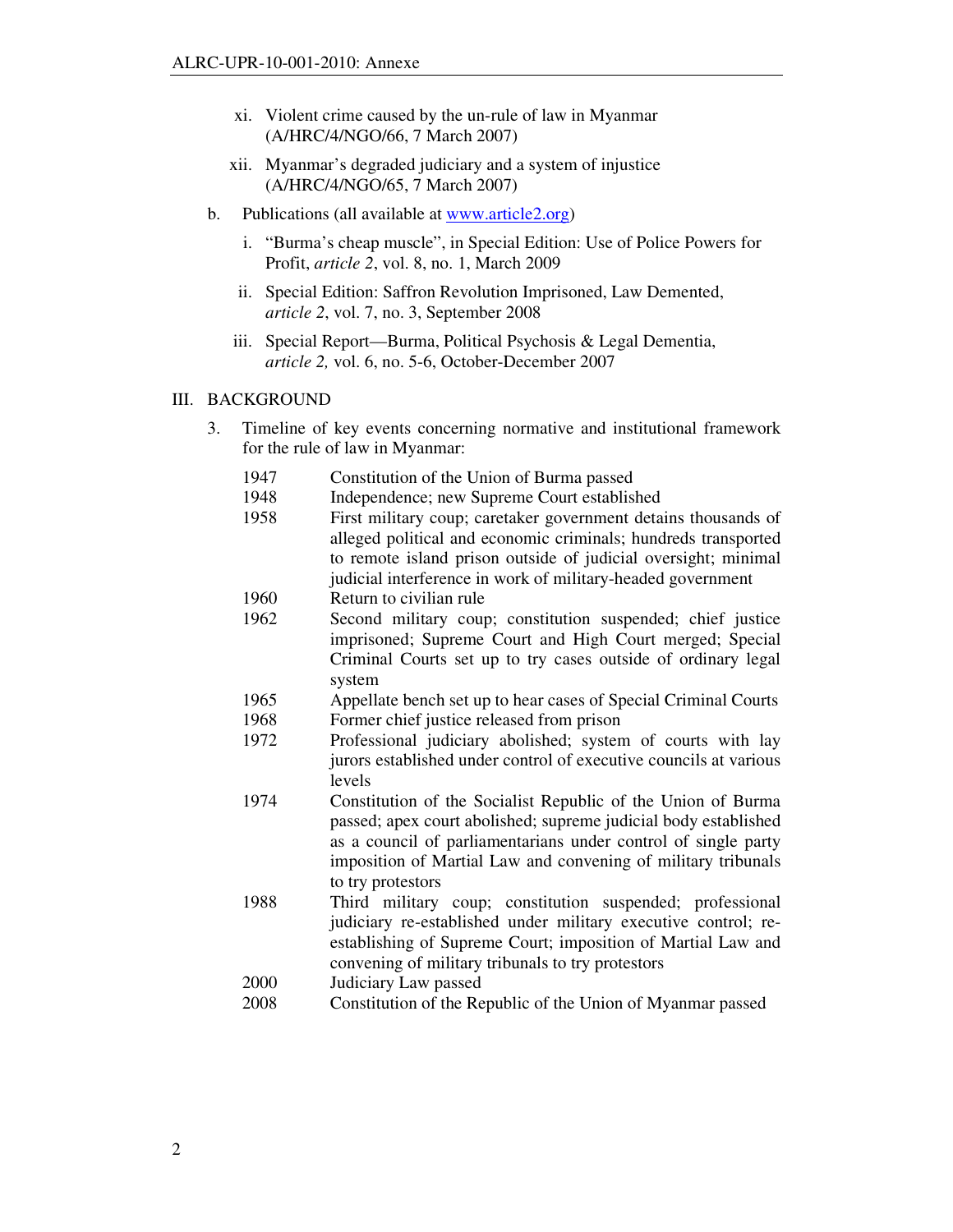#### IV. FRAMEWORK

A. The Normative Framework

[Text where in bold is for the purpose of highlighting salient parts of legislation and jurisprudence as adverted in the main submission.]

- 4. Key procedural rights under laws currently in effect:
	- a. Procedural guarantees of fair trial: Judiciary Law, 2000, section 2— The administration of justice shall be based upon the following principles; … (e) dispensing justice **in open court unless otherwise prohibited by law**; (f) guaranteeing in all cases **the right of defence and the right of appeal** under the law…
	- b. Procedural defence against arbitrary detention: Criminal Procedure Code, 1898, section 61—No police-officer shall detain in custody a person arrested without warrant for a longer period than under all the circumstances of the case is reasonable and such period **shall not, in the absence of a special order of a Magistrate under section 167, exceed twenty four hours** exclusive of the time necessary for the journey from the place of arrest to [the police-station, and from there to the Magistrate's Court].
	- c. Procedural defence against torture:
	- i. Evidence Act, 1872, sections 24–26—A confession made by an accused person is **irrelevant in a criminal proceeding, if the making of the confession appears to the Court to have been caused by any inducement, threat or promise** having reference to the charge against the accused person, proceeding from a person in authority and sufficient, in the opinion of the Court, to give the accused person grounds, which would appear to him reasonable, for supposing that by making it he would gain any advantage or avoid any evil of a temporal nature in reference to the proceedings against him… **No confession made to a police-officer, shall be proved as against a person** accused of any offence against him… **No confession made by any person whilst he is in the custody of a police officer, unless it be made in the immediate presence of a Magistrate, shall be proved** as against such person.
	- ii. Criminal Procedure Code, sections 162, 164(1)—**No statement made by any person to a police-officer in the course of an investigation under this Chapter shall, if reduced into writing, be signed** by the person making it, nor shall any such statement or any record thereof, whether in a police diary or otherwise, **or any part of such statement or record, be used as evidence** (save as hereinafter provided) at any inquiry or trial in respect of any offence under investigation at the time when such statement was made... Any Magistrate of the first class and any Magistrate of the second class specially empowered in this behalf by the President of the Union may, if he is not a police-officer, record any statement or confession made to him in the course of an investigation under this Chapter...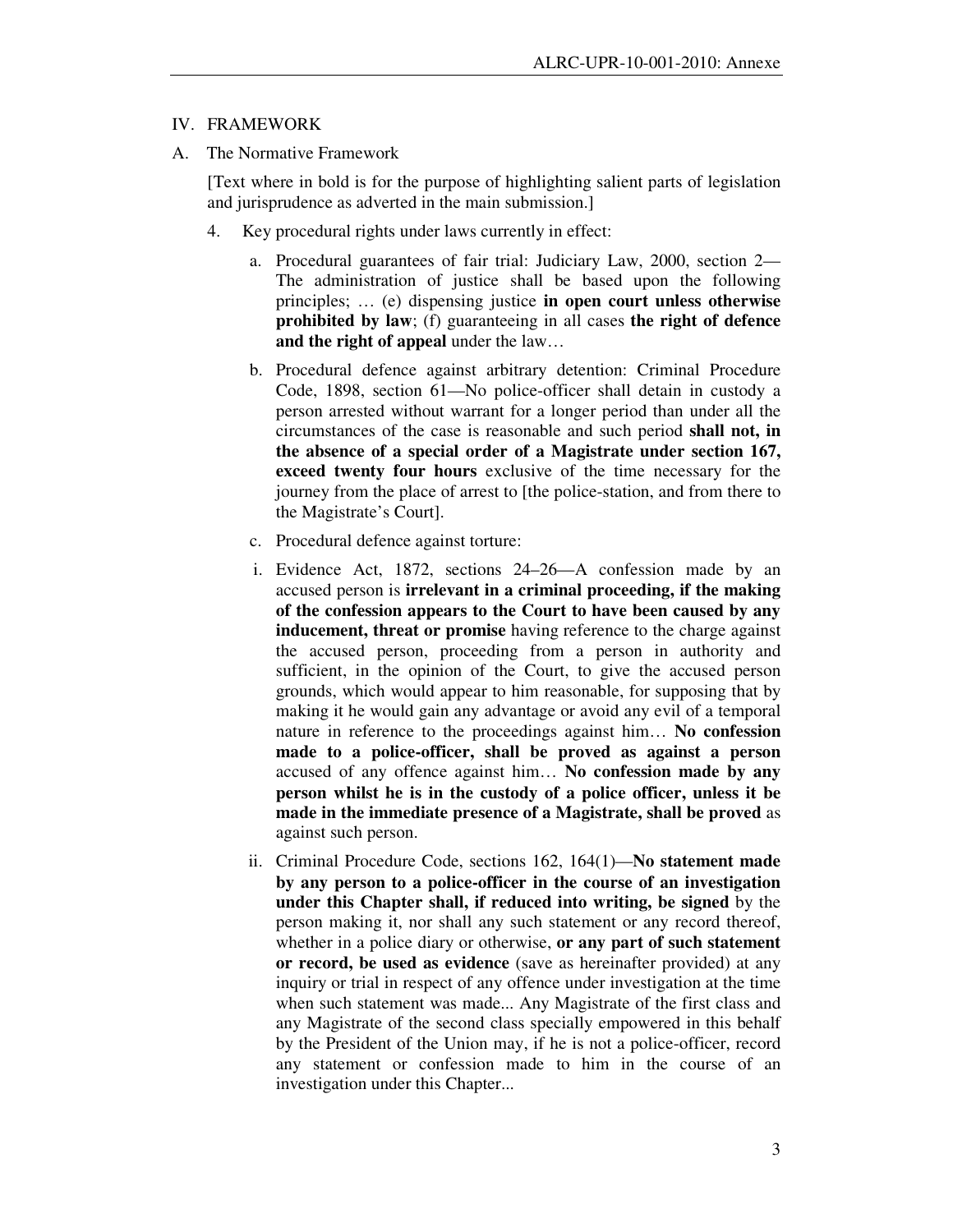- 5. Examples of jurisprudence defeating procedural rights:
	- a. Reversed burden of proof: Maung Maung Kyi v. Union of Myanmar, [1991 BLR (SC) 103] Two brothers accused police in Yangon of torture in order to extract from one of them a confession over the stabbing murder of his aunt. According to the brother of the accused, when he visited him in the lockup he had a swollen face and had difficulty walking, and claimed to have been assaulted; however, the court rejected the allegation on the basis that when the accused was brought to give a confession after four days there were no signs of torture, and neither of the two lodged a separate formal complaint alleging the abuse. It also reasoned that as the material evidence corresponded to the contents of the confession then this suggested the reliability of the latter; even though had the police in fact tortured the accused and instructed him on how to confess then this would have ensured correspondence of facts in their accounts.
	- b. Admittance of inadmissible confession: Union of Myanmar v. U Ye Naung and One [1991 (MLR) Special 63] the full bench of the Supreme Court (Chief Justice U Aung Toe presiding) broke with both statute and all prior precedent by ruling that a confession obtained from military intelligence personnel without any judicial oversight was admissible in court in the absence of evidence from the defendant that it was not obtained through any of the means prohibited under section 24 of the Evidence Act. The court again reversed the burden of proof, calling on the accused to present evidence that military intelligence had forced them to confess in a process that went on entirely without judicial oversight.
	- c. In the U Ko Kyi case [MLR (2005) SC 20] the Supreme Court considered the appeal of a person who had been convicted in a verdict relying on Ye Naung, from a testimony concerning alleged transactions in illicit drugs where the confession had again been made before military intelligence. In that case Justice Tin Aye found in favour of the accused but did not challenge the reasoning in Ye Naung but rather acquitted on the basis that whereas in Ye Naung a number of confessions linked the accused to the alleged crime in the latter case there was only a single confession of a co-accused, which he considered was insufficient to secure the conviction. Ye Naung has also been used to secure the convictions of prisoners of conscience who had been held and tortured in military intelligence custody in order to extract confessions that were subsequently used as evidence in court. The Asian Legal Resource Centre has documented a number of these cases in detail but has not included them here as they date before the four-year period under review.
- 6. Examples of legislation that either directly curtail or are manipulated to curtail human rights, with accompanying examples of their application from the period under review (additional and updated details on all cases below can be made available to the Council upon request):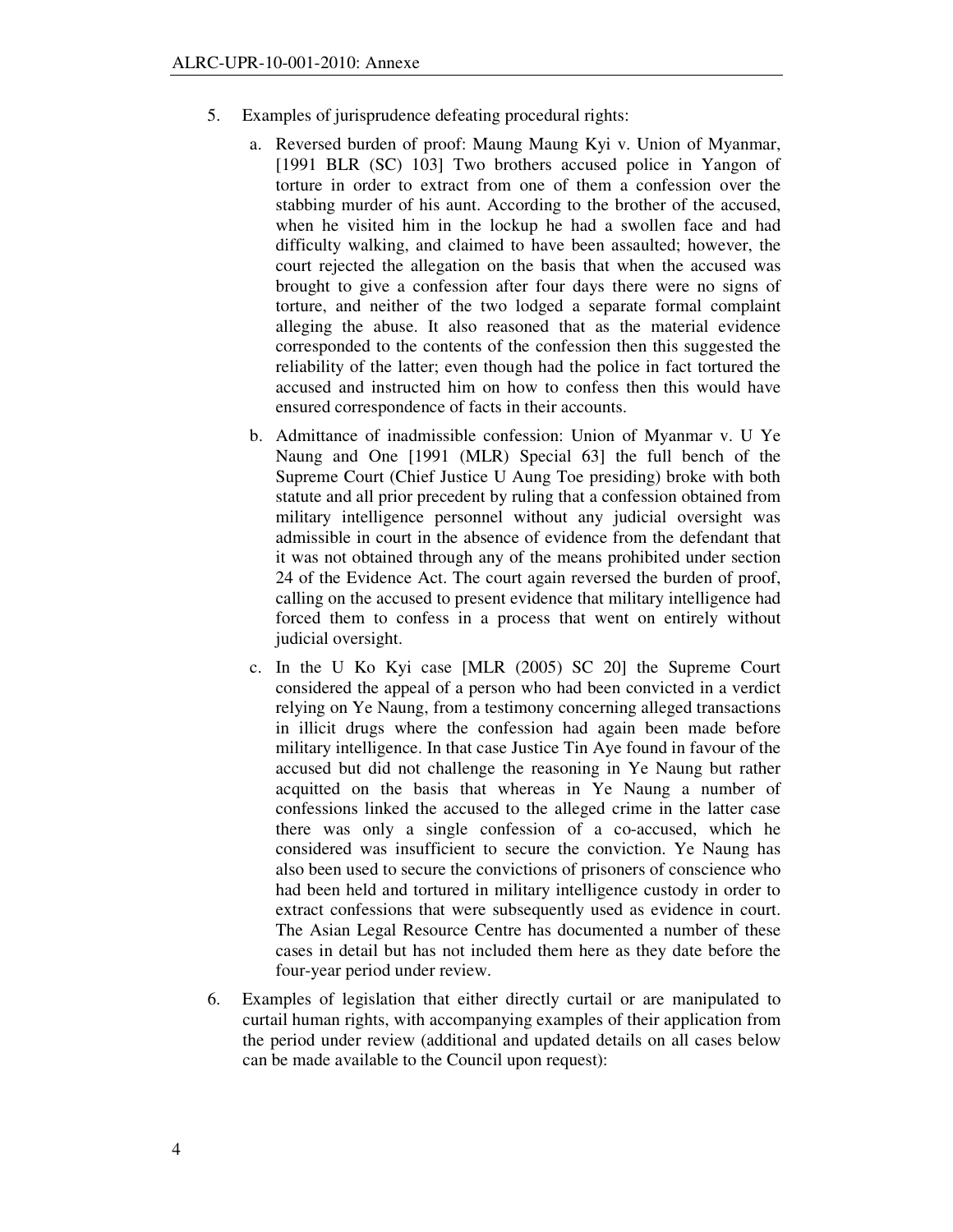a. Electronic Transactions Law, section 33: Whoever commits any of the following acts by using electronic transactions technology shall, on conviction be punished with imprisonment for a term which may extend from a minimum of 7 years to a maximum of 15 years and may also be liable to a fine: (a) doing **any act detrimental to the security of the State or prevalence of law and order or community peace and tranquillity or national solidarity or national economy or national culture**.

Case: Ngwe Soe Linn, 28, a resident of Ward 22, South Dagon Township, Yangon, was convicted of this charge and another and sentenced to 13 years in prison on 27 January 2010 in Yangon Western District Court Criminal Case Nos. 79 & 80/2009, Judge U Myint San (Deputy District Judge) presiding, heard inside Insein Prison, the charges based on an allegation that the accused had allegedly recorded and sent illegal video footage to a news agency abroad.

b. Immigration (Emergency Provisions) Act, 1947, section 13(1): Whoever **enters or attempts to enter the Union** of Burma or whoever after legal entry remains or attempts to remain in the Union of Burma **in contravention of any of the provisions of this Act or the rules made there under** or any of the conditions set out in any permit or visa shall be liable on summary conviction to imprisonment for a term [which may extend from a minimum of six months to a maximum of five years or with fine of a minimum of K. 1500 or with both].

Case: Aung Htun Myint (a.k.a. Aung Aung), 30, a freelancer with Seven Day News journal, residing in Ward 22, South Dagon Township, Yangon was sentenced to three years' imprisonment (Criminal Case No. 226/2008, Hmawbi Township Court, Judge Daw Amar [Special] presiding) on 27 August 2008 because he went to document voting in the May 2008 constitutional referendum. The police initially accused him of illegally taking footage of the voting and of damage in the area as a result of Cyclone Nargis. They took him to the township police station and then sent him to district security at around 5pm, who held him for around two days before returning him to the township police. The police subsequently accused him of illegally travelling to Thailand in January 2008 for video training. In court, the police presented the video cameras and other items that Aung Htun Myint had in his possession at time of arrest as the only material evidence. They said that it had emerged during interrogation that he had gone to Thailand illegally, but could give no details of the supposed offence.

c. Official Secrets Act, 1923, section 3(1): If **any person for any purpose prejudicial to the safety or interests of the State**—(a) **approaches, inspects, passes over or is in the vicinity of, or enters, any prohibited place**; or… (c) **obtains, collects, records or publishes or communicates** to any other person any secret official code or password, or **any sketch, plan, model, article or note or other document or information which is calculated to be or might be or is intended to be, directly or indirectly, useful to an enemy**; he shall be punishable with imprisonment for a term which may extend, where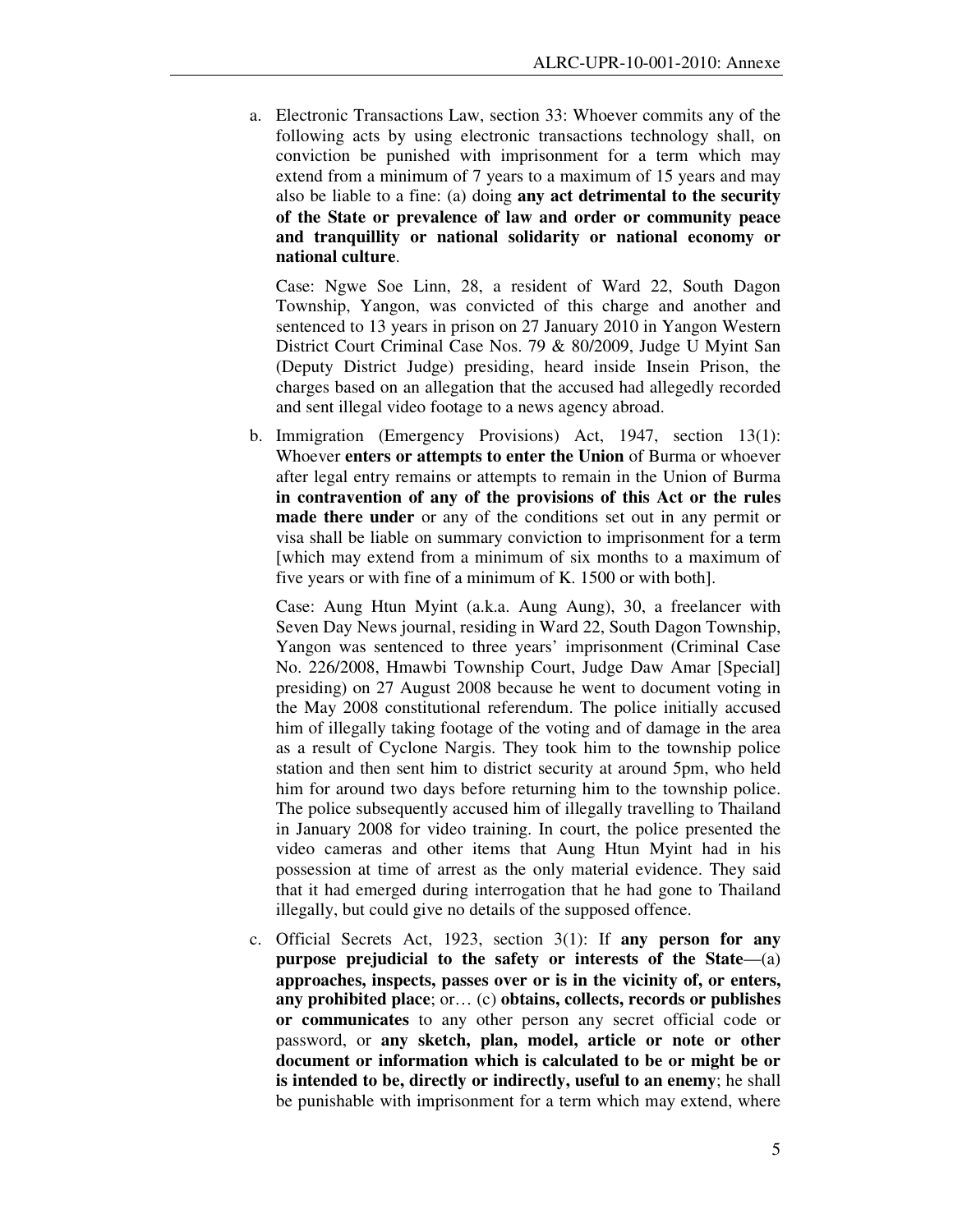the offence is committed in relation to any work of defence, arsenal, naval, military or air force establishment or station, mine, minefield, factory, dockyard, camp, ship or aircraft or otherwise in relation to the naval, military or air force affairs of [the State] or in relation to any secret official code, to fourteen years and in other cases to three years.

Case: Ko Zaw Htay, 43, residing in Setyone Ward, Aunglan Township, Magwe Division, was sentenced to 10 years in jail on 23 January 2009 (Criminal Case No. 53/2008, Magwe District Court, Judge U Soe Win presiding) because he allegedly took and sent abroad video footage of land that the armed forces had confiscated from local farmers, who had lodged a complaint with the International Labour Organisation representative in Myanmar. The army arbitrarily detained Zaw Htay inside its compound from October 29, along with three villagers, and all four were allegedly tortured. Two were released and the remaining two were again allegedly tortured at the police station in Aunglan and forced to make confessions. They were only produced and charged before a judge on 11 December 2008, over six weeks after first being detained.

d. Organization Law, 1988, sections 3(c), 5, 6 and 7: Organizations that are not permitted shall not form or continue to exist and pursue activities… The **following organizations shall not be formed, and if already formed shall not function and shall not continue to exist**: (a) Organizations that are not permitted to register under The Political Parties Registration Law, 1988 or if permitted to register, the registration[s] of which have been cancelled by the Multi-party Democracy General Elections Commission; (b) **Organizations that attempt, instigate, incite, abet or commit acts that may in any way disrupt law and order, peace and tranquility, or safe and secure communications; (c) Organizations that attempt, instigate, incite, abet or commit acts that may [affect] or disrupt the regularity of state machinery**… Any person found guilty of committing an offence under Section 3 Sub section (c) or Section 5 shall be punished with imprisonment for a term which may extend to five years… Any person found guilty of being a member of, or aiding and abetting or using the paraphernalia of organizations that are not permitted to form or not permitted to continue in existence and provided in Section 3 Sub section (c) or that are not permitted to form as provided in Section 5 shall be punished with imprisonment for a term which may extend to three years.

Case: Ko Ko Gyi (a.k.a. Thein Than Htun) and 12 others were charged after they were apprehended in October 2008 in connection with the September 2007 protests under the Organizations Law and section 505(b) of the Penal Code (Criminal Case No. 52/2008; Yangon Southern District Court, District Judge U Htay Win, and Deputy District Judge U Win Myint presiding). The prosecution alleged that they had set up a new organization for which they had not obtained approval. The purported evidence was that the accused had participated in religious and cultural events, and had marched on the road after the government suddenly multiplied fuel prices in August 2007.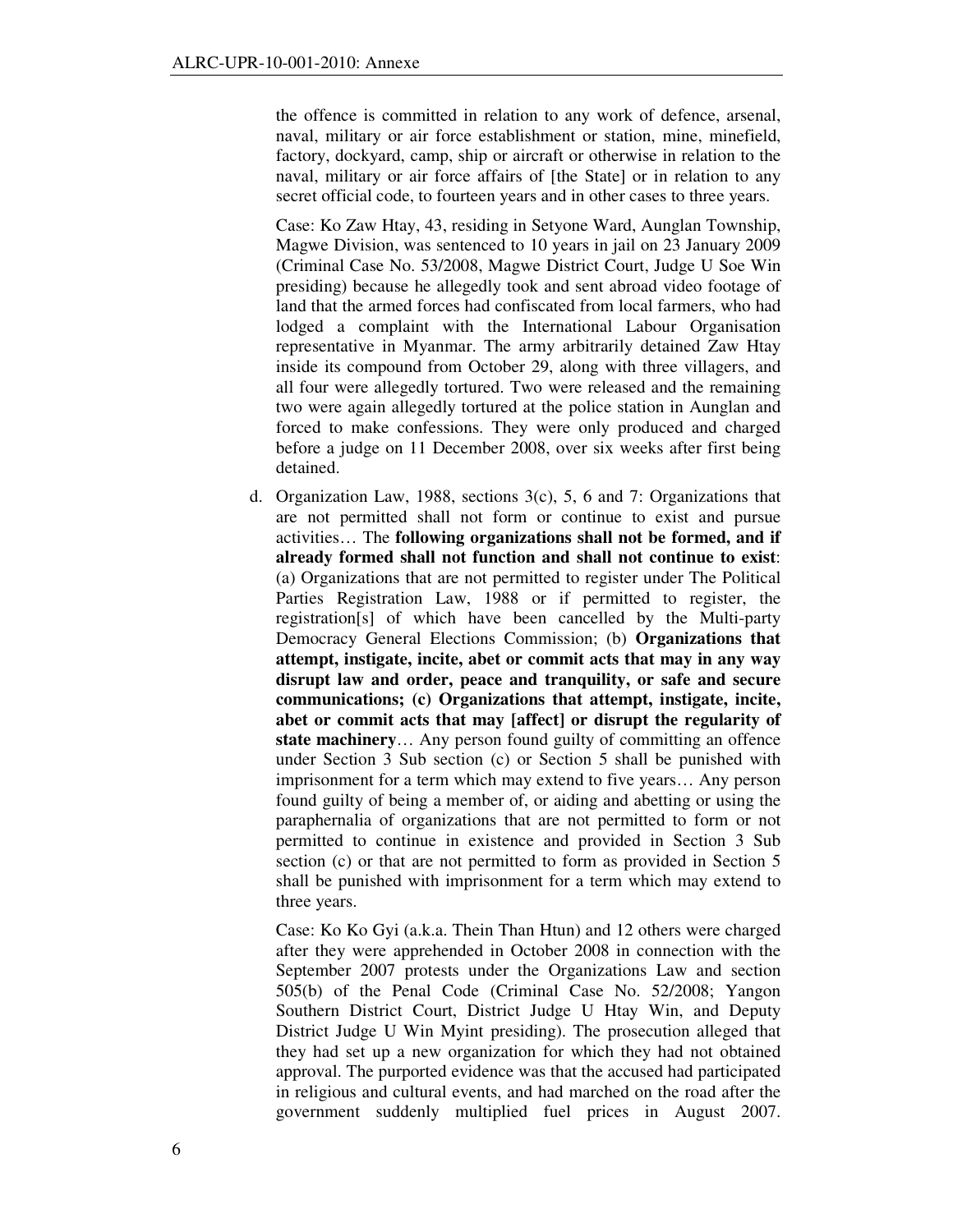Notwithstanding, the court found all of the accused guilty and imprisoned them from nine to 11 years each.

e. Penal Code, section 124A: Whoever **by words, either spoken or written, or by signs, or by visible representation, or otherwise, brings or attempts to bring into hatred or contempt, or excites or attempts to excite disaffection towards [the Government** established by law for the Union or for the constituent units thereof,] shall be punished with transportation for life or a shorter term, to which fine may be added, or with imprisonment which may extend to three years, to which fine may be added, or with fine.

Case: Police arrested 34-year-old Ko Thiha on the night of 7 September 2007 south of Mandalay, near the town of Wundwin, over some allegedly inflammatory publications. They brought him to the Mandalay District Court (although by law it should have been initiated in the local township court) and charged him under sections 124A/505(b) of the Penal Code. The trial was held at a special court inside the Mandalay Prison. Thiha did not have a lawyer to represent him, even though he was entitled to have one as he was facing a life sentence. He was not able to call any witnesses or defend himself in court. The prosecution witnesses were not the ones present when Thiha was actually arrested. The police did not present any evidence to strongly support the charge of sedition and instead called another judge who briefly testified that Thiha had made a confession before him, which was presented as evidence. However, Thiha claims to have never seen that judge before the trial. The hearings were all completed in a single day, and on 17 September 2007 after only ten days of investigation and trial the presiding judge, Win Htay, sentenced Thiha to 22 years in prison.

f. Penal Code, section 153A: Whoever by words, either spoken or written, or by signs, or by visible representations, or otherwise, **promotes or attempts to promote feelings of enmity or hatred between different classes** of [persons resident in the Union] shall be punished with imprisonment which may extend to two years, or with fine, or with both.

Case: Daw Win Mya Mya of Mandalay and four other persons were charged with promoting feelings of enmity and other offences and sentenced to between two and 13 years in prison (Criminal Case Nos. 605, 608, 609, 610/2008, Aungmyaytharsan Township Court, Assistant Judge Daw Baby presiding) on 24 October 2008 after they attended a political party event where speeches were given that the government's roadmap for political change would not result in democracy, and also as they had earlier met with foreign embassy officials and gave details about harassment by government personnel. Four separate cases were lodged against the accused even though they should have been combined into a single case against each as per the Criminal Procedure Code. The police lied to the court that they had arrested the five accused on 15 August 2008, when in fact Daw Win Mya Mya was taken into custody on 20 September 2007, and the other defendants in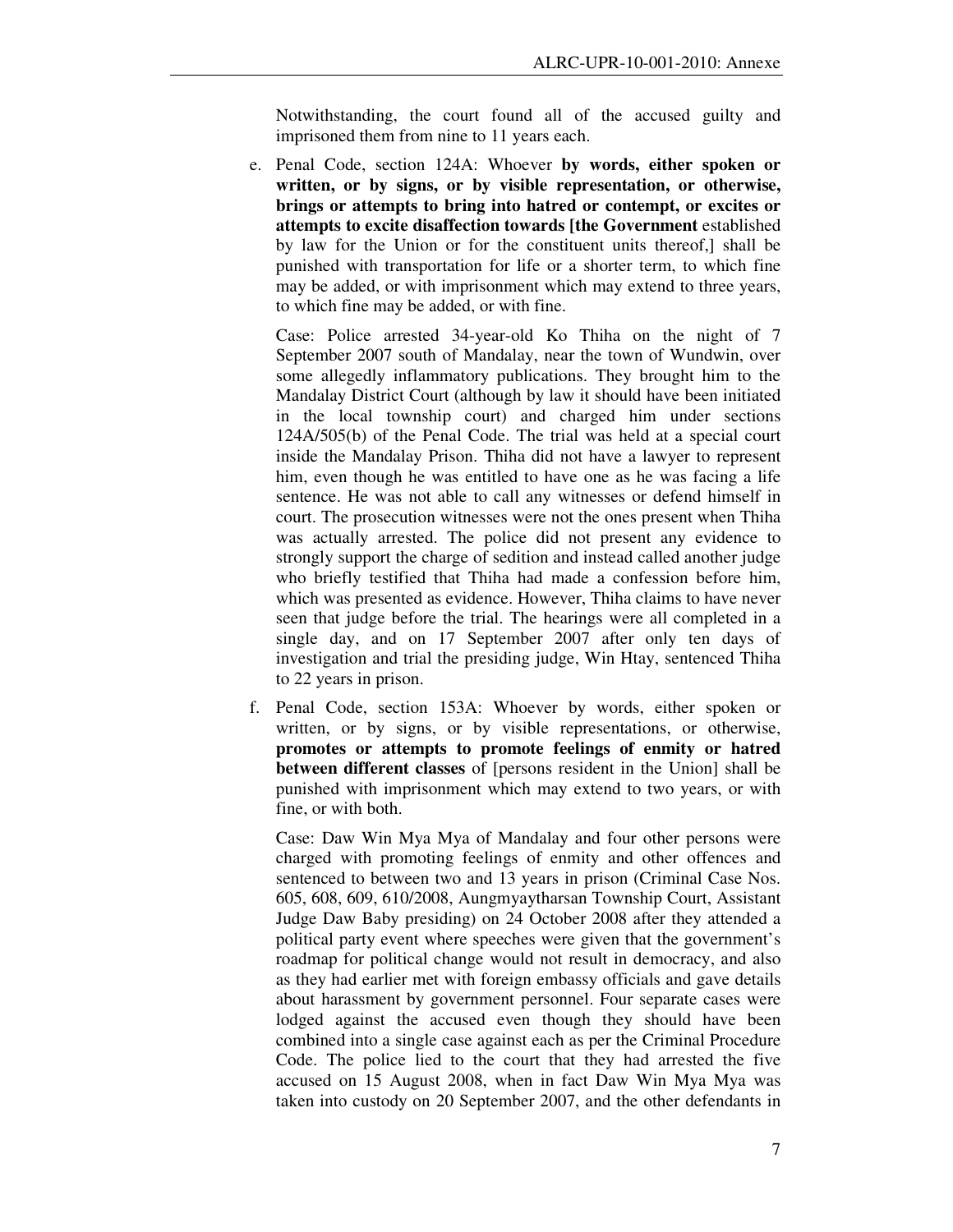September and October 2007. The police presented no evidence that any of the accused actually said anything at the assembly on September 7, let alone that it would violate the Penal Code, only that they attended it. They also claimed that they made recordings of the assembly on September 7 and of other meetings, but in court the investigating officer said that they had not retained the cassettes on which the recordings had been made and had only copies of typed transcripts, which they submitted to the court in violation of the Evidence Act (sections 62-67). The supposed confessions of the accused that were extracted from them during interrogation were also submitted to court in violation of the Evidence Act (sections 26, 159).

g. Penal Code, section 186: Whoever **voluntarily obstructs any public servant in the discharge of his public functions** shall be punished with imprisonment of either description for a term which may extend to three months, or with fine… or with both.

Case: U Khin Maung Kyi, 45, resident of Panchangyaung Road, Ward 13, Hlaing Township, Yangon was detained by virtue of a pending oneyear good-behaviour bond against him (Restriction & Bond Act 1961, Criminal Miscellaneous Case No. 143, order for one-year bond given on 25 August 2009) while on trial (Criminal Case No. 705/2009, Hlaing Township Court, Assistant Township Judge Win Swe presiding) for obstructing a public servant because he repeatedly telephoned on 2 and 3 August 2009 to complain about poor electricity supply. The case was ultimately dropped, but he spent over a month in police custody awaiting the hearings, and he had continued to be required to report to the police under the bond.

h. Penal Code, section 189: Whoever holds out any **threat of injury to any public servant, or to any person in whom he believes that public servant to be interested, for the purpose of inducing that public servant to do any act, or to forbear or delay to do any act, connected with the exercise of the public function of such public servant**, shall be punished with imprisonment of either description for a term which may extend to two years, or with fine, or with both.

Case: U Aye Myint of Seyone Ward, Aunglan Township, Magwe Division; detained at Thayet Prison, Magwe; convicted in Criminal Case No. 428/09, Aunglan Township Court, Judge Win Myint presiding, sentenced to two years' imprisonment on 24 September 2009 after an argument between the accused and two forestry department officials.

i. Penal Code, section 294: Whoever to the annoyance of others (a) does **any obscene act in any public place**, or (b) sings, recites or utters any obscene songs, ballad or words in or near any public place shall be punished with imprisonment of either description for a term which may extend to three months, or with fine, or with both.

Case: Ma Sandar, 38, of Kyundaw Ward, Twente, Yangon, Criminal Case No. 117/2008, Twante Township Court, Judge Aye Ko Ko (Special) presiding, convicted to one year's imprisonment under this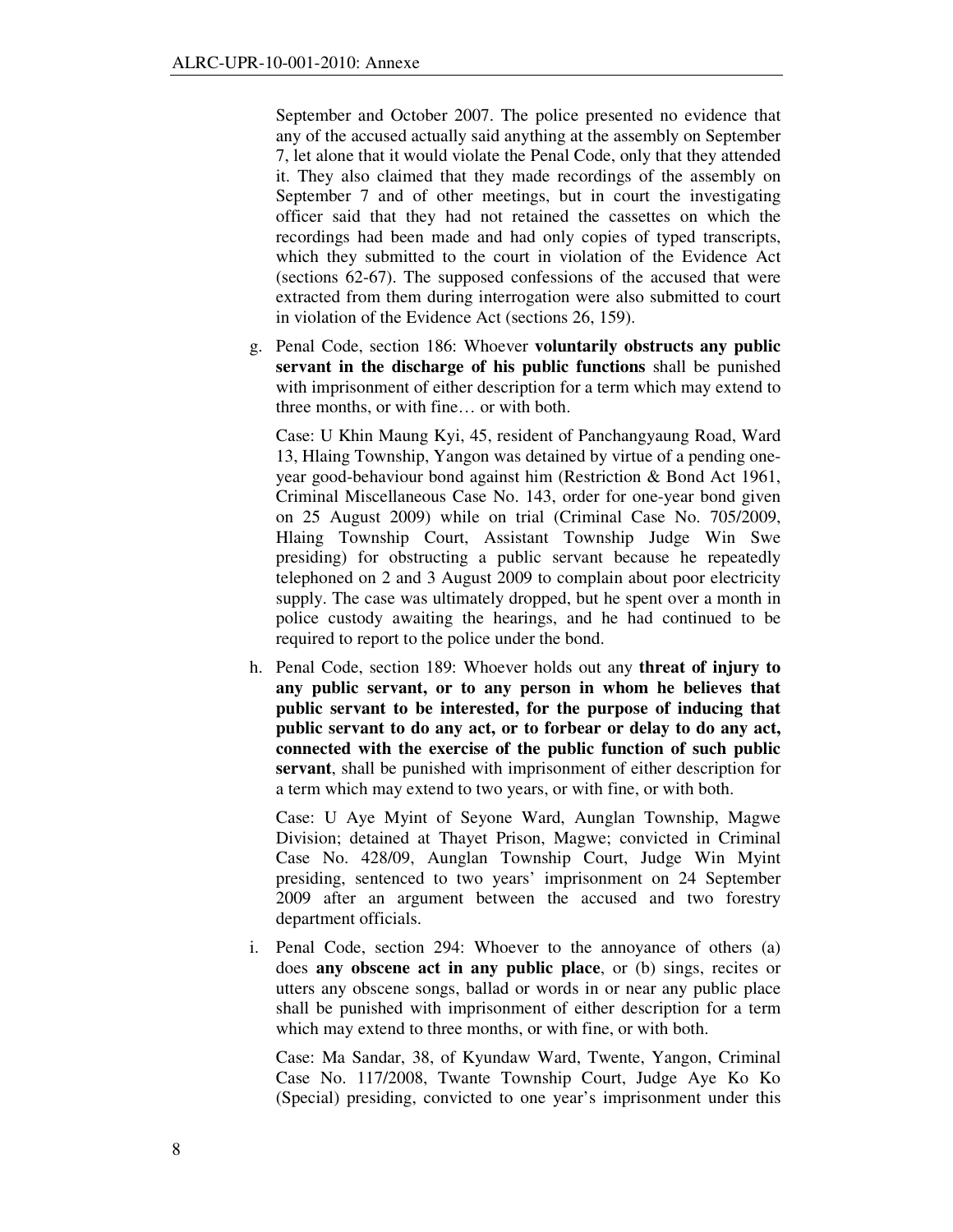section and one month under section 353 for allegedly abusing police officers and local officials against whom she had earlier brought complaints of corruption. Shortly after release from imprisonment in 2009 she had another concocted case brought against her, together with her husband, on exactly the same charges which went before the same judge. She is currently again imprisoned (Criminal Case No. 651/2009, Twante Township Court, verdict given on 7 May 2010).

j. Penal Code, section 295A: Whoever, with deliberate and malicious intention of outraging the religious feelings of any class of [persons dent in the Union] by words, either spoken or written, or by visible representations, **insults or attempts to insult the religion or the religious beliefs of that class**, shall be punished with imprisonment of either description for a term which may extend to two years, or with fine, or with both.

Case: U Sandadhika, a.k.a. Nyi Nyi Lwin/ Nyi Nyi San, 36, monk of the Daysunpar Temple, Laygyunmandaing Monastery, Bago, was accused of insulting religion by allegedly planning to immolate himself in protest at the latest order to keep Daw Aung San Suu Kyi under house arrest (Criminal Case No. 507/09, Bahan Township Court, Judge Daw Toe Toe Yein [Special] presiding). Three men in an unmarked vehicle allegedly picked him up from near where the hearings were taking place on 11 August 2009 and took him to the Yangon North District Police Headquarters, where he was allegedly assaulted with a bamboo rod, causing injuries including a hernia. Sandadhika denied the allegations against him and the police admitted in court that they have no material evidence to prove the allegation. Nonetheless he was convicted and sentenced to two years' imprisonment.

k. Penal Code section 332: Whoever **voluntarily causes hurt to any person being a public servant in the discharge of his duty as such public servant, or with intent to prevent or order that person or any other public servant from discharging his duty as such public servant**, or in consequence of anything done or attempted to be done by that person in the lawful discharge of his duty as such public servant, shall be punished with imprisonment of either description for a term which may extend to three years, or with fine, or with both.

Case: Kyaw Win of Shwenant-thar Road, Bahan Township, Yangon and 13 others, in Criminal Case No. 265/2008; Yankin Township Court, Judge Htay Htay (Special) presiding; convicted on 24 November 2008 to three years' imprisonment each under this section and three months each under section 294 for their part in the September 2007 monk-led demonstrations.

l. Penal Code, section 505: Whoever makes, publishes or circulates any statement, rumour or report— … (b) with **intent to cause, or which is likely to cause, fear or alarm to the public or to any section of the public whereby any person may be induced to commit an offence against the State or against the public tranquillity**… shall be punished with imprisonment which may extend to two years, or with fine, or with both.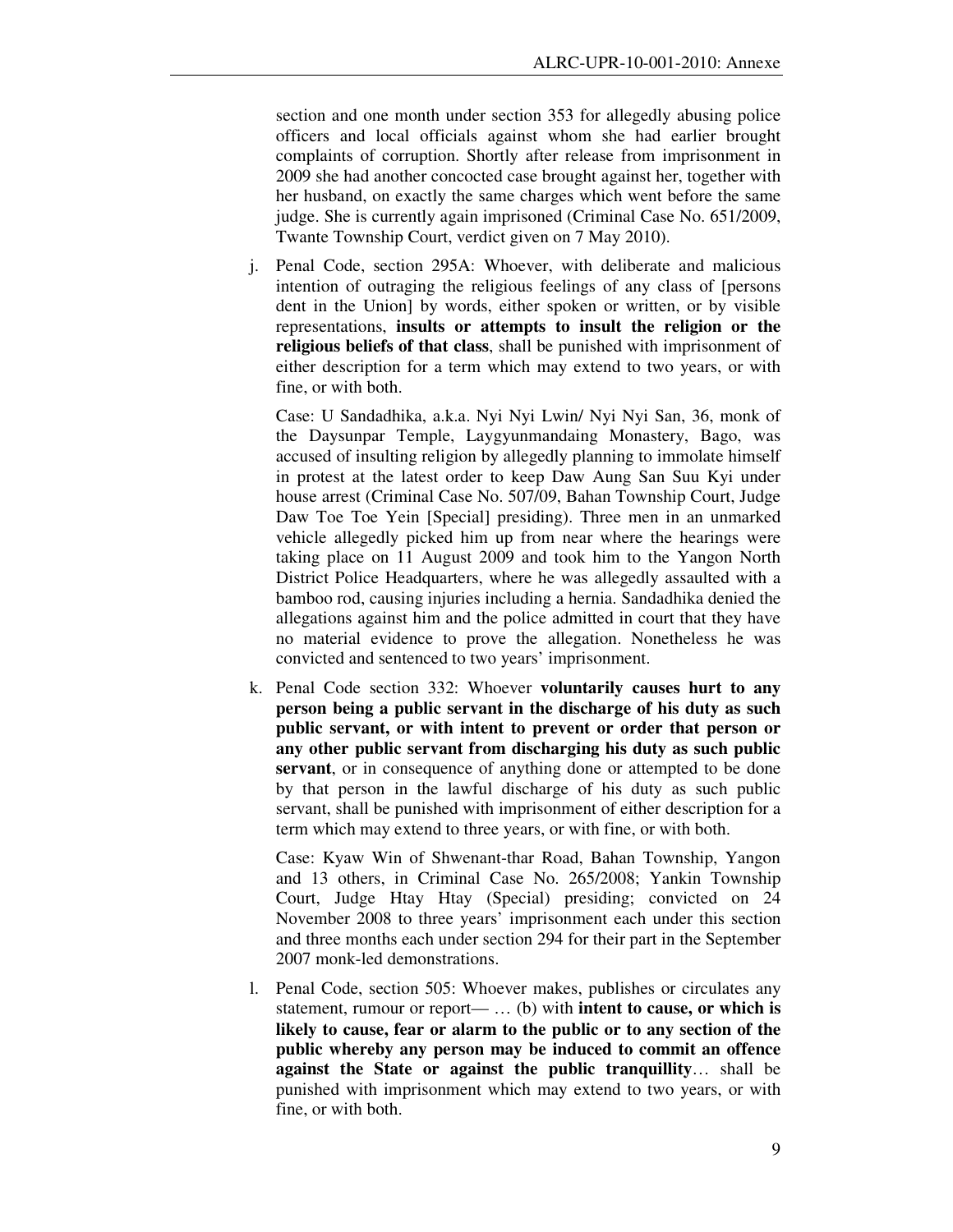Case: Aung Aung Oo, 31, resident of Myinpyaingwin Road West, Tamwe Kyi Ward (B), Tamwe Township, Yangon and three others were arrested for allegedly putting up stickers of Daw Aung San Suu Kyi in public places, charged and sentenced to two years' imprisonment in Criminal Case No. 442/09, Bahan Township Court, Judge Khin Maung Htay (Special) presiding. The police allegedly only took possession of the stickers at the places of residence of the accused persons, not anywhere in public as required for the alleged offence. The men have since reportedly been convicted of a variety of other offences.

m. Printers and Publishers Registration Law, 1962, sections 17 and 20 (unofficial translation): Any person who **sets up a printing enterprise or publishing business before first registering** it according to the provisions in section 6 shall be sentenced to [imprisonment for a term which may extend from a minimum of 1 year to a maximum of 7 years or fine which may extend from a minimum of 3,000 kyats to a maximum of 30,000 kyats or both]… Any person who **fails to comply with or who contravenes a byelaw enacted under this law** or an instruction issued by a person authorised under this law shall be sentenced to a term of [imprisonment for a term which may extend from a minimum of 1 year to a maximum of 7 years or fine which may extend from a minimum of 3,000 kyats to a maximum of 30,000 kyats or both].

Case: Pyi Phyoe Hlaing, (a.k.a. Athay Lay, Maung Win), resident of Sanchaung Township, Yangon and Ne Lin Aung (a.k.a. Lin Lin) were convicted of a range of offences (Criminal Case Nos. 99-102/08, Sanchaung Township Court, Judge Win Myint [Special] presiding) on 11 November 2008 and sentenced to 24 and 22 years respectively, because of alleged involvement in the September 2007 protests. They were both charged twice under the Printers and Publishers Law and were sentenced to the maximum seven years for each offence, totalling 14 years under the law, even though the charges should have been compounded as per provisions in the Criminal Procedure Code. The oral and material evidence against the accused was, as recorded in court, obtained from the interrogations and searches of the bureau of military intelligence, not the police, who merely submitted the case in the closed court where the accused were tried.

n. Television and Video Law, 1996, sections 32(b), 36: Whoever commits one of the following acts shall, on conviction, be punished with imprisonment for a term which may extend to 3 years or with fine which may extend to kyats 100,000 or with both. In addition, the property which relate directly to the offence shall also be confiscated:- … **copying, distributing, hiring or exhibiting the video tape that has no video censor certificate** and small-sized video censor certificate with the permitted serial number with the exception of cases exempted under this Law… Whoever **fails to abide by an order or directive issued by the Ministry of Information or Video Censor Board** or the Video Business Supervisory Central Committee under this Law shall, on conviction, be punished with imprisonment for a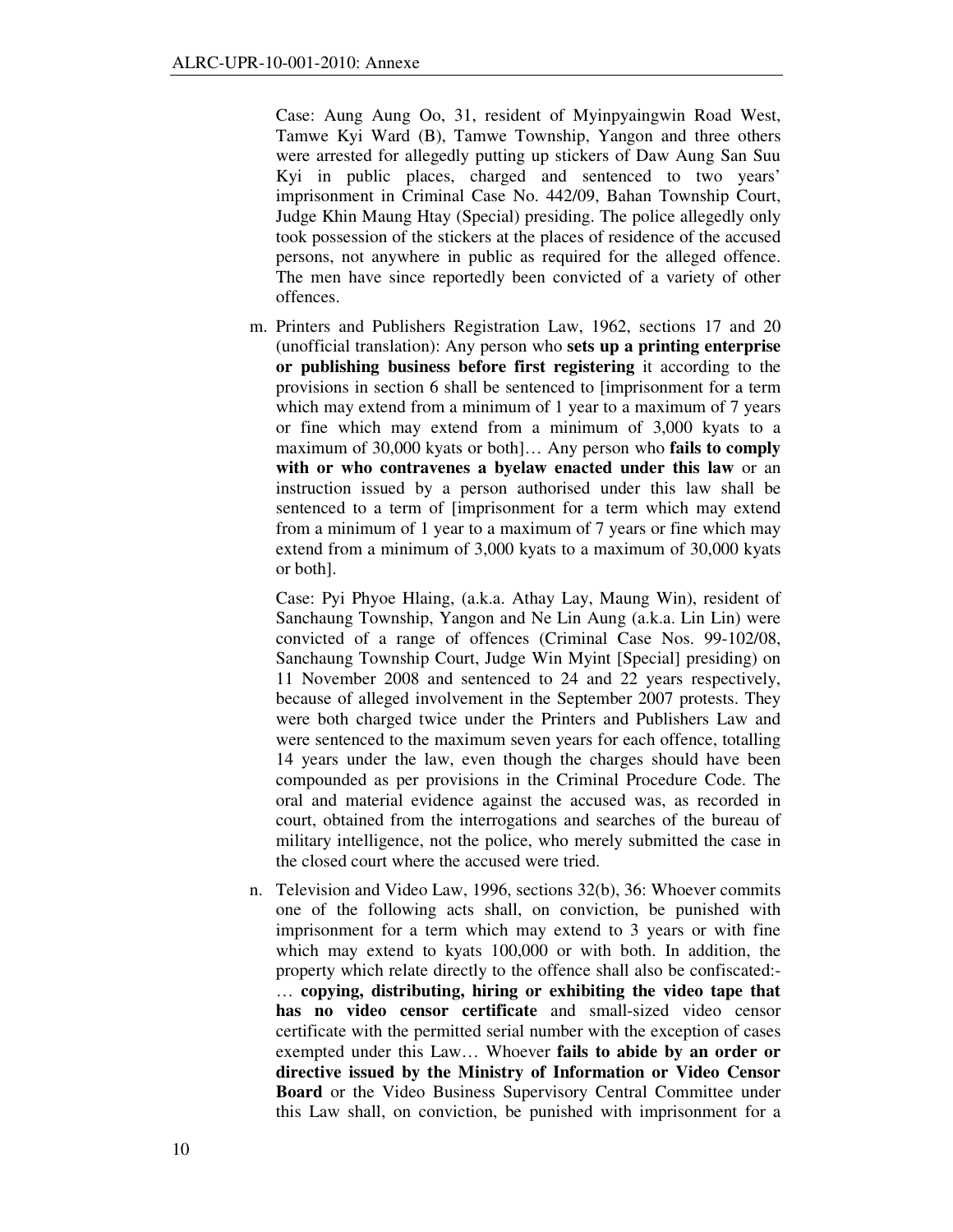term which may extend to 6 months or with fine which may extend to kyats 50,000 or with both.

Case: Ko Than Htun, 40, resident of Ward 5, Nyaungdone, Ayeyarwady Division, was convicted under the Television and Video Law (Criminal Case No. 319/2007, Nyaungdone Township Court, Judge Daw Saw Nwet Nwet Win presiding) as well as section 505(b) for having been allegedly found on 20 March 2007 in possession of copies of a VCD showing footage of the extraordinarily opulent wedding of the daughter of Senior General Than Shwe. On April 25 Than Htun was sentenced to four and a half years' imprisonment.

o. Tuition Law, 1984, section 23 (unofficial translation): Whoever is held to have violated any of the provisions in sections  $14(a)(b)(c)$ , 15, 19, 20 [Opening of **unregistered tuition is prohibited**; engagement of an unlicensed tuition teacher is prohibited] or 21 shall be sentenced to three years' imprisonment and shall be fined thirty thousand kyat.

Case: Police and local officials arrested Ko Min Min (a.k.a. La Min Htun) on 10 July 2007 and charged him under the Tuition Law after he organised a talk on human rights at his house on Bogyoke Road, Thayetdaw Ward, Pyay, Bago Division, which was attended by about 20 persons. Min Min had earlier been licenced to hold tuition classes there but had stopped some time before and gone to work as a tutor elsewhere. He had removed the signboard advertising the premises and was clearly no longer engaged in teaching students there. He and defence witnesses testified to this effect in court, but on 30 July 2007 Judge U Khin Maung Win sentenced him to three years and fined 30,000 Kyat.

p. Unlawful Associations Act, 1908, section 17(1): **Whoever is a member of an unlawful association, or takes part in meetings of any such association, or contributes or receives or solicits any contribution for the purpose of any such association or in any way assists the operations of any such association**, shall be punished with imprisonment for a term [which shall not be less than two years and more than three years and shall also be liable to fine]

Case: Ko Thurein Aung, 32, and five others were convicted under the Unlawful Associations Act, Penal Code section 124A, and Immigration (Emergency Provisions) Act, 1947, section 13(1), for having organized a seminar on workers' rights on 1 May 2007. They were detained at the Kyaikkasan interrogation camp and cases opened against them in the Yangon Western District Court (Criminal Case Nos. 82-84/2007, conducted within Insein Prison, from 16 July 2007, Judge Aye Lwin presiding). Their lawyers withdrew in protest at the handling of the case on 4 August 2007 and on 7 September 2007 the accused were sentenced to 28 years' imprisonment.

7. Extracts, Constitution of the Republic of the Union of Myanmar, 2008

[Note: The Asian Legal Resource Centre has in a couple of places added its interpretation of the meaning in the original Burmese-language text in brackets after the official text.]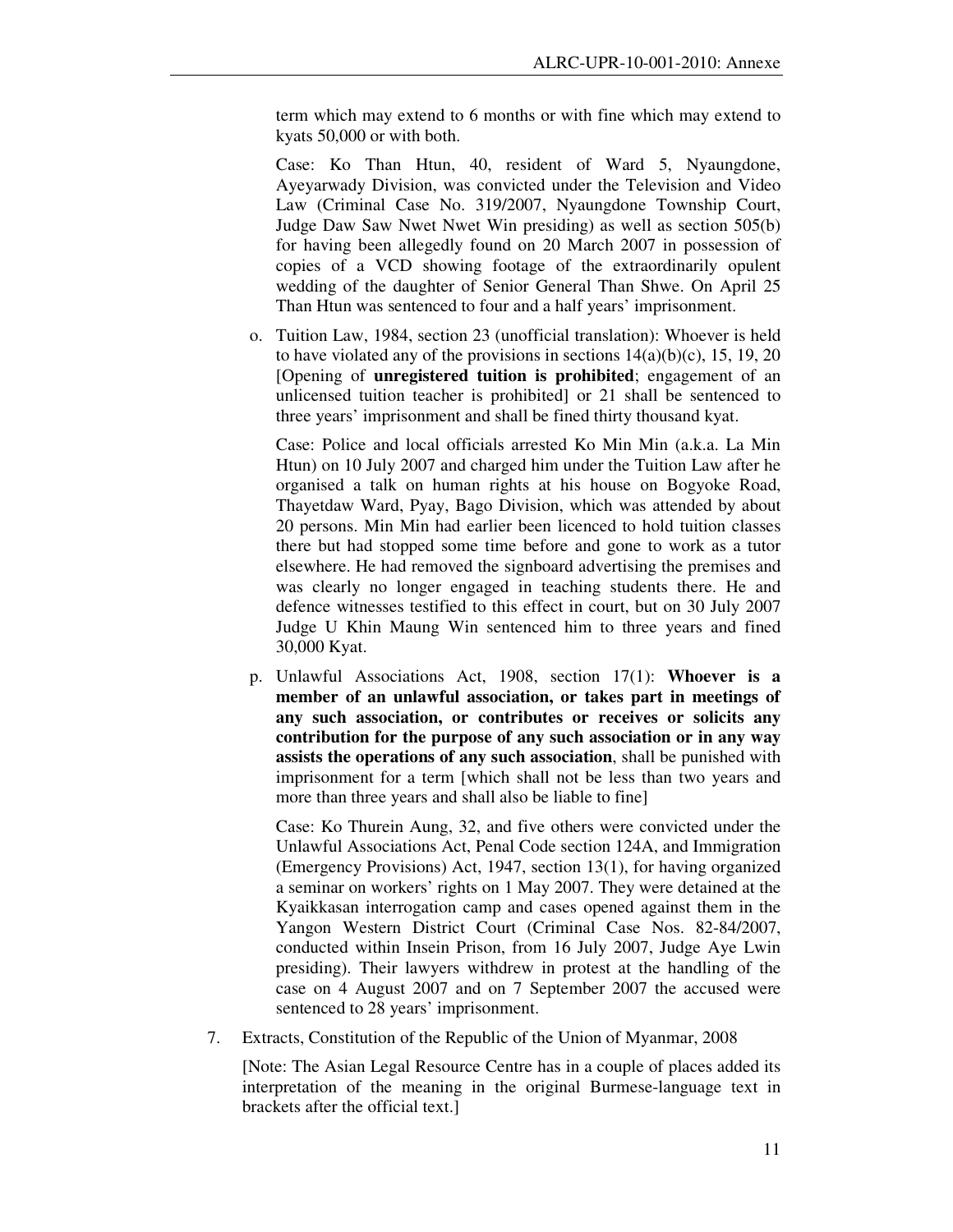11. (a) The three branches of sovereign power namely, legislative power, executive power and judicial power are separated, **to the extent possible**, and exert reciprocal control, check and balance among themselves.

…

20. (b) The Defence Services has the right to **independently administer and adjudicate all affairs** of the armed forces.

…

(f) The Defence Services is **mainly responsible for safeguarding the Constitution**. [The Armed Forces has the primary responsibility to safeguard the Constitution.]

21. (a) Every citizen shall enjoy the right of equality, the right of liberty and the right of justice, as prescribed in this Constitution.

(b) No citizen shall be placed in custody for more than 24 hours without the permission of a Court.

(c) Every citizen is responsible for public peace and tranquility and prevalence of law and order.

(d) Necessary law shall be enacted to make citizens' freedoms, rights, benefits, responsibilities and restrictions effective, steadfast and complete.

96. The Pyidaungsu Hluttaw [parliament] shall have the right to enact laws for the entire or any part of the Union related to matters prescribed in Schedule One of the Union Legislative List.

…

…

353. Nothing shall, **except in accord with existing laws**, be detrimental to the life and personal freedom of any person.

354. Every citizen shall be at liberty in the exercise of the following rights, **if not contrary to the laws, enacted for Union security, prevalence of law and order [rule of law], community peace and tranquility or public order and morality**:

(a) to express and publish freely their convictions and opinions;

(b) to assemble peacefully without arms and holding procession;

(c) to form associations and organizations;

(d) to develop their language, literature, culture they cherish, religion they profess, and customs without prejudice to the relations between one national race and another or among national races and to other faiths.

355. Every citizen shall have the right to settle and reside in any place within the Republic of the Union of Myanmar **according to law**.

356. The Union shall protect **according to law** movable and immovable properties of every citizen that are lawfully acquired.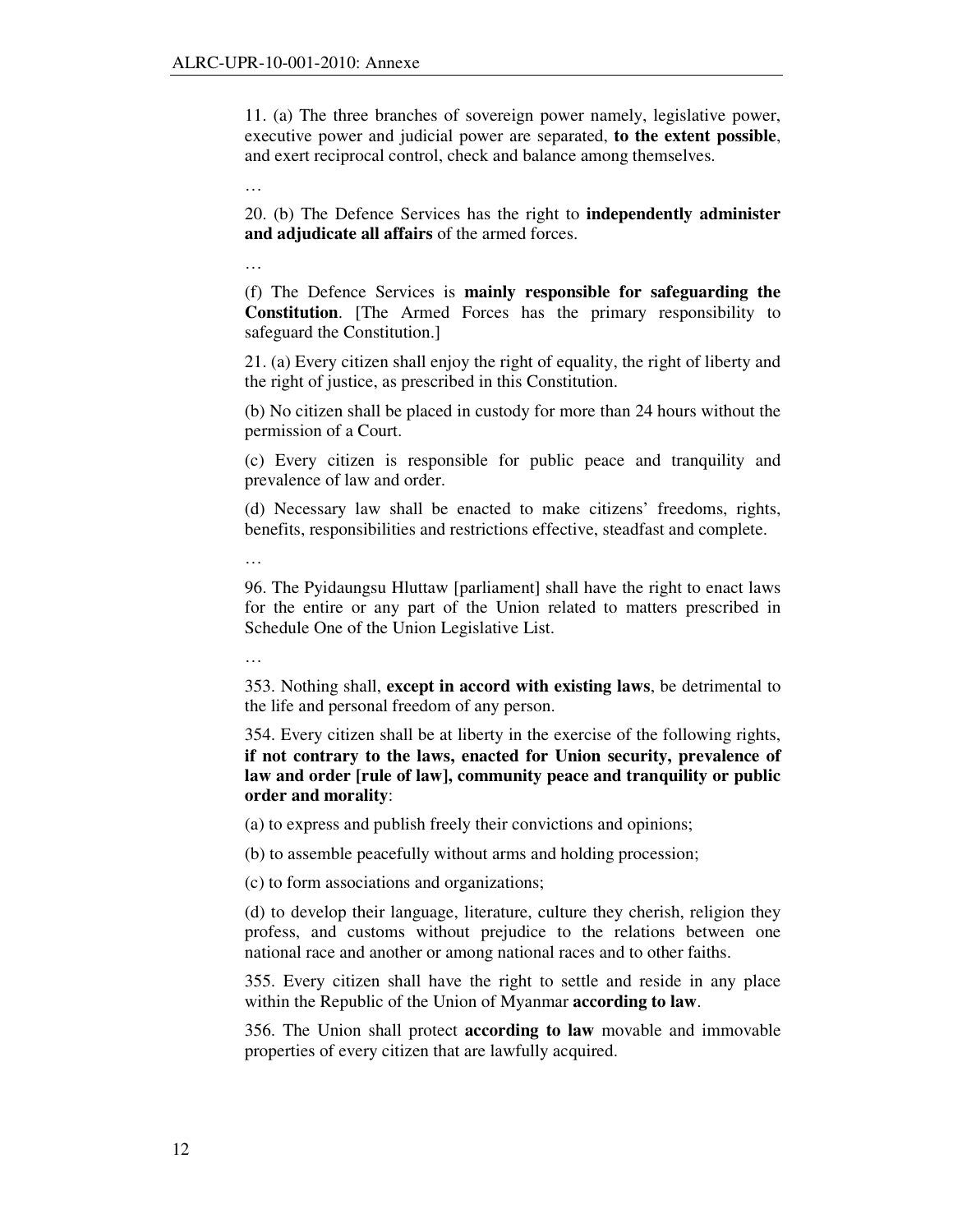357. The Union shall protect the privacy and security of home, property, correspondence and other communications of citizens **under the law subject to the provisions of this Constitution**.

358. The Union prohibits the enslaving and trafficking in persons.

359. The Union prohibits forced labor **except hard labor as a punishment for crime duly convicted and duties assigned by the Union in accord with the law in the interest of the public**.

…

365. Every citizen shall, **in accord with the law**, have the right to freely develop literature, culture, arts, customs and traditions they cherish. In the process, **they shall avoid any act detrimental to national solidarity**. Moreover, any particular action which might adversely affect the interests of one or several other national races shall be taken only after coordinating with and obtaining the settlement of those affected.

…

376. No person shall, **except matters on precautionary measures taken for the security of the Union or prevalence of law and order [rule of law], peace and tranquility in accord with the law in the interest of the public, or the matters permitted according to an existing law**, be held in custody for more than 24 hours without the remand of a competent magistrate.

…

382. In order to carry out their duties fully and to maintain the discipline by the Defence Forces personnel or members of the armed forces responsible to carry out peace and security, **the rights given in this Chapter shall be restricted or revoked through enactment to law**.

…

417. If there arises or if there is sufficient reason for a state of emergency to arise that may disintegrate the Union or disintegrate national solidarity or that may cause the loss of sovereignty, due to acts **or attempts** to take over the sovereignty of the Union by insurgency, violence and wrongful forcible means, the President may, after co-ordinating with the National Defence and Security Council, promulgate an ordinance and declare a state of emergency. In the said ordinance, it shall be stated that the area where the state of emergency in operation is the entire Nation and the specified duration is one year from the day of promulgation.

418. (a) In the matter concerning the declaration of the state of emergency according to Section 417, the President shall declare **the transferring of legislative, executive and judicial powers of the Union to the Commander-in-Chief of the Defence Services** to enable him to carry out necessary measures to speedily restore its original situation in the Union…

419. The Commander-in-Chief of the Defence Services to whom the sovereign power has been transferred **shall have the right to exercise the powers of legislature, executive and judiciary**. The Commander-in-Chief of the Defence Services may exercise the legislative power either by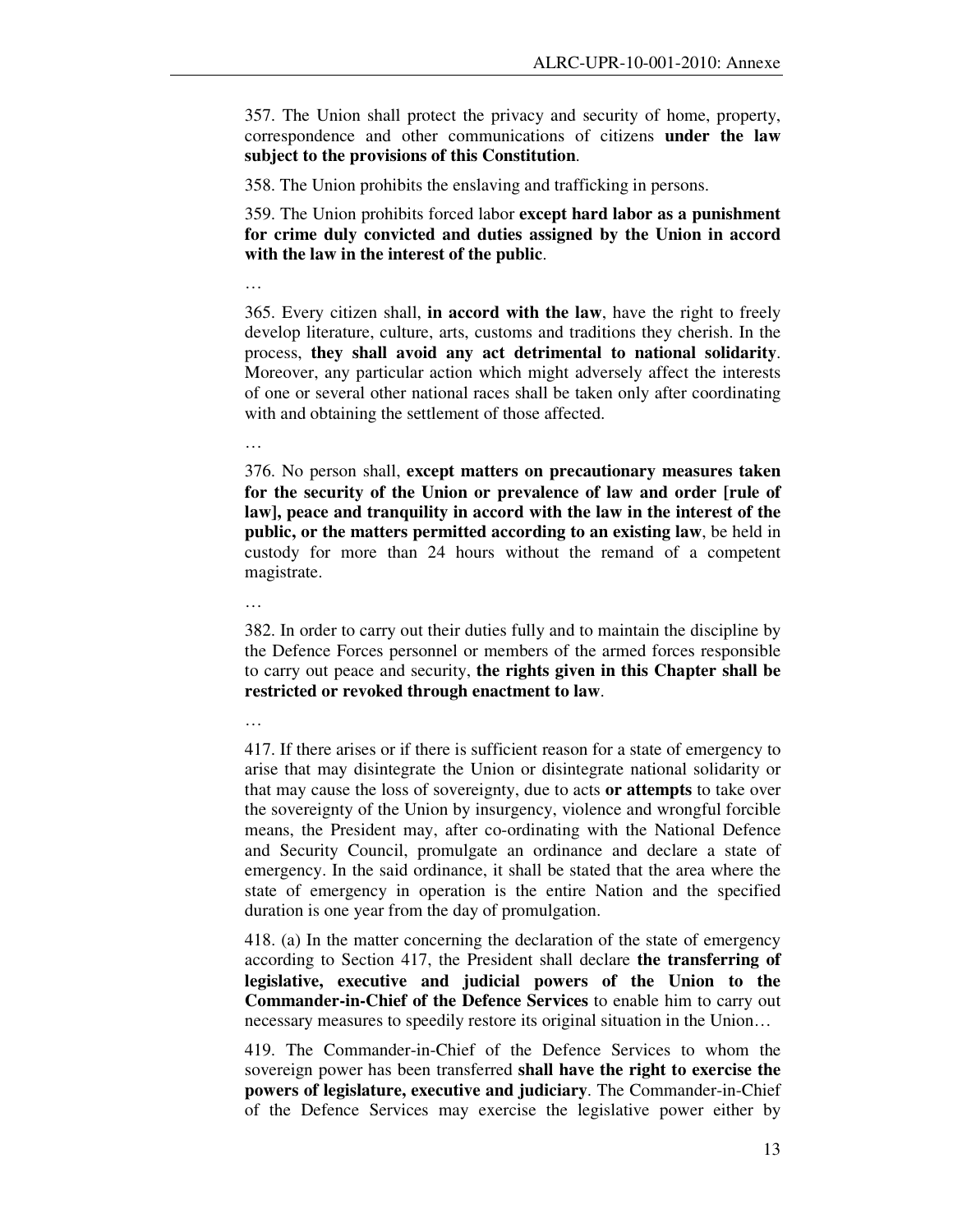himself or by a body including him. **The executive power and the judicial power may be transferred to and exercised by an appropriate body that has been formed or a suitable person**.

420. The Commander-in-Chief of the Defence Services may, during the duration of the declaration of a state of emergency, **restrict or suspend as required, one or more fundamental rights of the citizens in the required area**.

…

SCHEDULE ONE: Union Legislative List (Refer to Section 96)

1. Union Defence and Security Sector

…

(f) Stability, peace and tranquility of the Union and **prevalence of law and order [rule of law]**; and

(g) Police force.

- B. The Institutional Framework
	- 8. Policing and prosecution
		- a. Arbitrary detention:
		- i. See United Nations Working Group on Arbitrary Detention Opinion No. 7/2008 on the case of Ko Than Htun and Ko Tin Htay; Opinion No. 26/2008 on the case of Hkun Htun Oo, Sai Nyunt Lwin, Sai Hla Aung, Htun Nyo, Sai Myo Win Htun, Nyi Nyi Moe and Hso Ten; and, Opinion No. 44/2008 on the case of U Ohn Than—all in A/HRC/13/30/Add.1.
		- ii. Khin Moe Aye (a.k.a. Moe Moe) and Kyaw Soe were detained on 16 December 2007 and brought to the Insein Central Prison where US dollars were found in their possession. The police charged them under section 24(1) of the Foreign Exchange Regulation Act, 1947 having received the case from military intelligence, with prison officers as witnesses and the persons responsible for the search and seizure of the dollars. The alleged offence was not uncovered until the accused were already in custody and inside the prison premises. The items of evidence were recovered by the prisons officers, not by the police, and were illegally kept in the prison rather than at a police station. There were no independent civilian witnesses to the search and seizure as required by law. The two accused were held illegally and without remand from date of arrest until 26 March 2008 when they were finally brought before a judge inside the prison, a fact that the investigating officer admitted under cross-examination before the court.
		- iii. Nyi Nyi Aung, 25; resident of Lepugan Village, Pale Township, Sagaing Division, and four others were taken into custody on different days in January 2009 for allegedly setting up an illegal organization but the police did not bring cases against them to court until April 24 (section 6, Organisation Law 1988, Hlaing Township Court, Yangon, Criminal Case No. 356/2009; Judge Win Swe presiding; hearings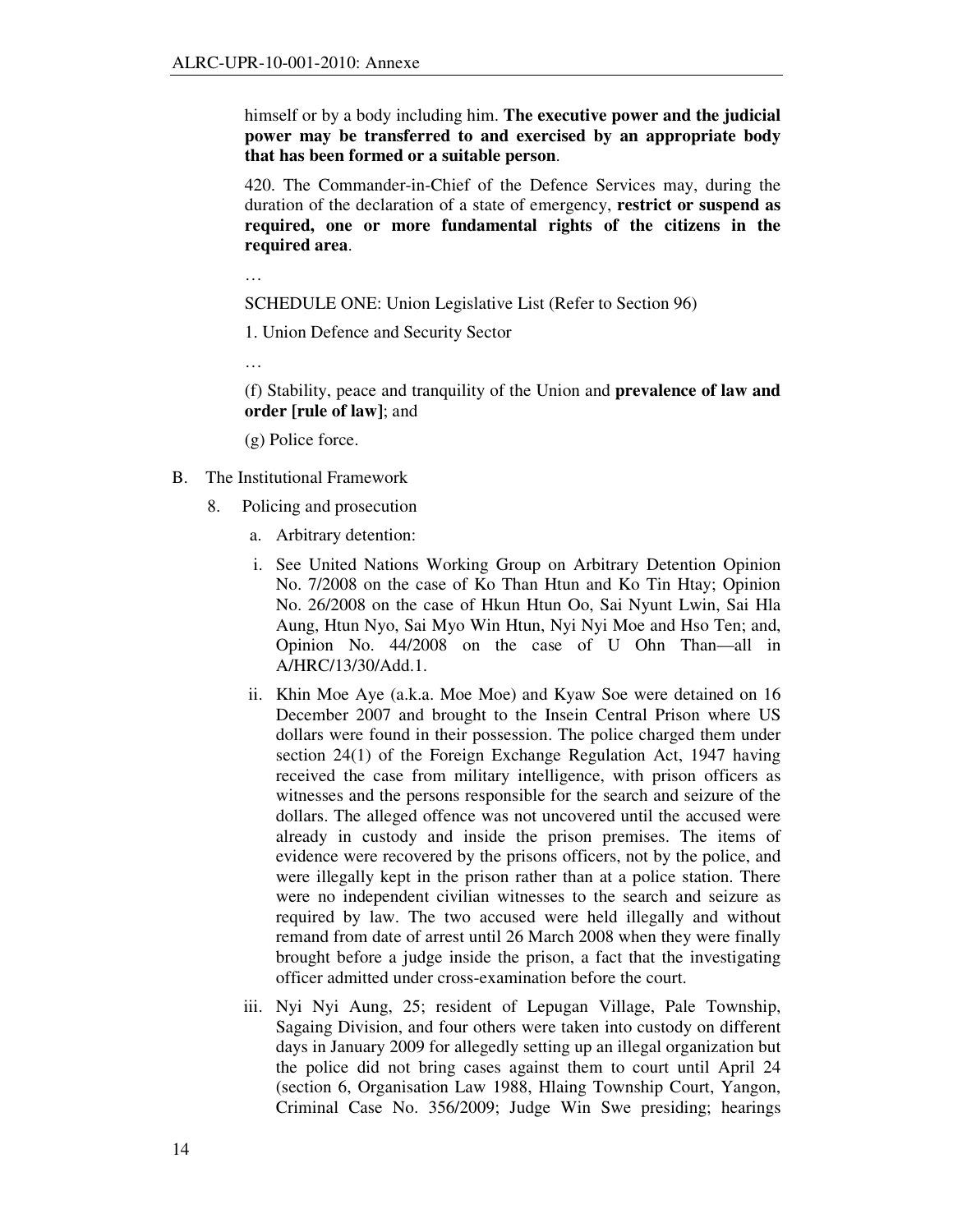began in May 2009) during which time the defendants were kept in illegal custody at the Aungthapyay Interrogation Camp. The police records did not give details of the exact day on which the inquiries against them commenced, and also falsely recorded the date of arrest of all accused as April 10; however, this contradicted the search warrants, which were dated January 26, 28 and 29.

- iv. Sein Hlaing (53, male; trader, residing at Kyaiklat Road, Linlundaung Ward, Sanchaung Township, Yangon) and two other persons were also arbitrarily detained at the Aungthapyay camp after their arrest on 6 March 2009, before their eventual charge under the Unlawful Associations Act (Criminal Case No. 432/2009, Sanchaung Township Court, Judge Tin Swe Win [Special] presiding) for allegedly receiving money illegally from abroad. The accused alleged that from 13 March to 12 May the police held them illegally at the interrogation facility in Mayangone Township. When asked about this in court the police first refused to reveal where interrogations had been held on the ground that it is a secret, and then said that he didn't know where the accused were held. They were transferred to Insein Central Prison on 13 May 2009. The case against them opened on 26 August 2009. The charge was finally lodged only on 10 September 2009. At no time in the period from 6 March to 26 August was there a judicial order to allow for their detention: a fact that the police in court did not deny but could not explain. The accused also testified in court that during their six months in arbitrary detention they were tortured; however the allegations went unanswered by the police, other than that they submitted evidence from the interrogations of the accused as proof of the alleged crime in violation of the Evidence Act.
- b. Torture:
- i. Dr. Wint Thu and eight others were arrested and accused over their involvement in a prayer campaign for the release of political prisoners, and of having had contact with groups abroad that the state has designated unlawful. They were allegedly held incommunicado until their trials in December 2009 (Mandalay District Court, Criminal Case Nos. 192, 196, 197, 211, 212 & 213/09 and others, Judge Moe Myint presiding, trial conducted inside Ohboe Prison) and tortured. Officers allegedly forced Than Htaik Aung to stand with toothpicks inserted into his heels, to drink putrid drain water, and allegedly also came into his cell and urinated; and, allegedly forced U Nandawuntha, a monk, to stand throughout two days of interrogation and then forced him to kneel on sharp gravel while an officer jumped up and down on his calves—if he didn't give the answers that they wanted then they hit him on the head with a wooden rod. Dr. Wint Thu and Ko Myo Han were also both allegedly forced to stand throughout interrogations of two and four nights respectively. Four officers at the Aungthapyay interrogation facility in Yangon Division allegedly dripped candle wax onto the genitalia of co-accused Wei Hypoe, splashed him with boiling water and tied him to metal bars, then assaulted him with bamboo rods. They also applied a stinging substance to his open wounds. In a related case, Special Branch officers allegedly injected a detainee from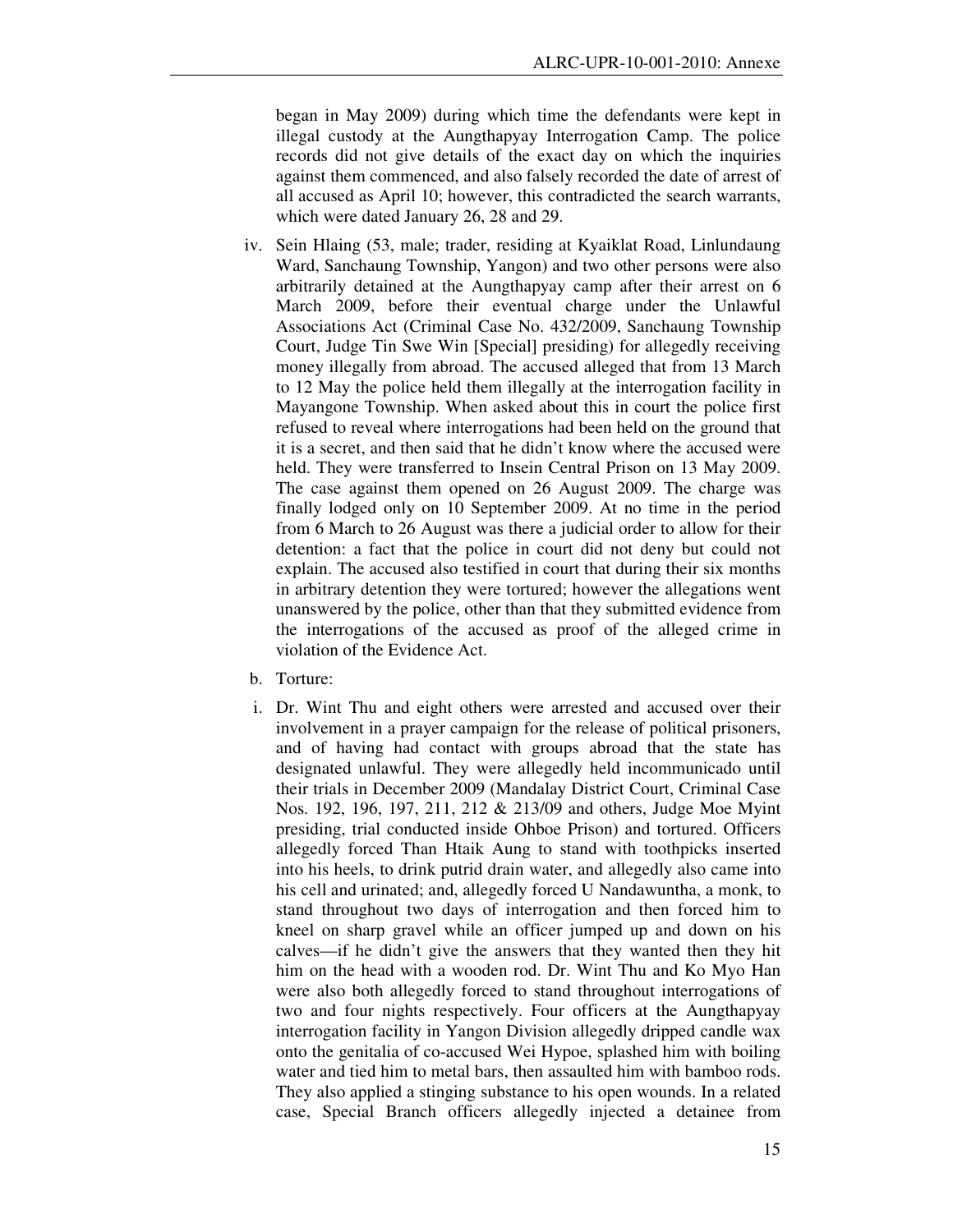Nyaung-U by the name of Ko Zaw Zaw with an unknown substance during interrogation. All of the victims were sentenced to long jail terms at a closed court inside a prison. Their convictions were based upon confessions that the police obtained through the use of torture.

- ii. The Asian Legal Resource Centre at the end of September 2009 received details of a case concerning two young male victims who were tortured at an urban police station over an alleged robbery. Neither of them was taken before a judge. According to the first: "I was interrogated by eight police for three days. They said to give back what I had robbed. They covered my face with a sarong and then four or five of them assaulted me. They hit me on the cheeks and punched me in the face. They hit me with batons over a hundred times on my ankles, finger and elbow joints, shoulder blades and head. They made me stand on my tip-toes then put something with sharp points under my feet and made me hold a pose like I was riding a motorcycle, for about two hours. They prodded my back with a baton. During this time they were drunk." He added that his wife paid the police the equivalent of around USD100 so that they would not torture him. His companion also said that, "I was detained and interrogated for two days. While interrogating me they hit my cheeks and pressed a piece of bamboo on my shins and ran it up and down. They kept my wristwatch." The techniques described in this case are advanced methods of routine torturers. The motorcycle and rolling bamboo are particularly familiar methods in the documentation of military intelligence and Special Branch. However, the torturers in this case were police in an ordinary suburban station.
- c. Deaths in custody:
- i. Ko Naing Oo (a.k.a. Ko Ye Naing Oo), 36, labourer, married with two children, residing in Ward 2, North Okkalapa Township, Yangon was allegedly beaten to death by personnel of the Ward 2 Peace & Development Council in the township on 18 March 2007 after a dispute with his in-laws. His younger brother alleged that he saw Naing Oo lying dead with cuts on the left side of his head, at the base of the skull and above the temple; bruises on his left leg and blood coming from his mouth, among other injuries. It was also obvious that the body had been moved after he died. The body was sent to hospital for a post mortem. The doctor handling the case promised to give a true post mortem report; however, the family did not later receive any information about it. Meanwhile, the family obtained the necessary documents from the hospital and police to collect Naing Oo's body for cremation and went to take it at 2:30pm on March 21. It was then that they found out that three accused in the case had already brought a car at 10am that morning and already taken the body to the crematorium. The family lodged a complaint over the death and the matter went into the local court. But the family was not informed when a hearing into the case was held on April 11, or that another would be on April 26. This is despite the fact that Naing Oo's younger brother should have been called as a witness. Meanwhile, local police reportedly warned Naing Oo's father that if he tried to sue over his son's death then he would lose his job as an import-export officer on the Yangon docks.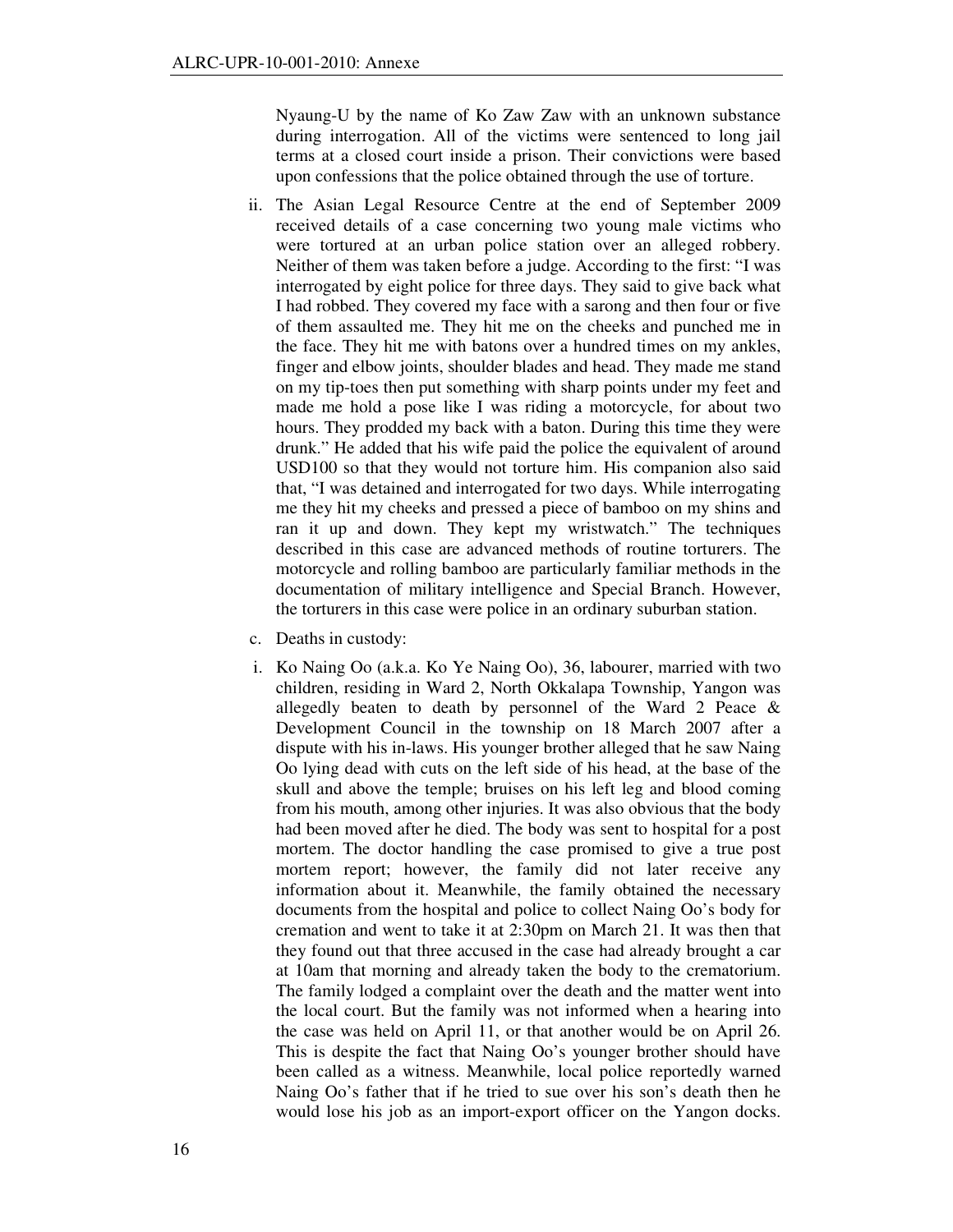On March 29 a local news journal also reported on the case and apparently on instructions of the authorities said that the autopsy had found that Naing Oo had died from natural causes while "sleeping soundly" at the council office where he had been brought for being drunk and disorderly.

- ii. Maung Chan Kun (a.k.a. Maung Myint Thein), 20, of Dawnachan Ward, Pantanaw Township, Ayeyarwady Division, married to Ma Chan Nyein Khaing, of Ma-Ubin Township, Ayeyarwady Division, was detained in Pantanaw police lockup on 11 January 2007 after he had registered with the local council as a guest staying in the locality. The next morning a police officer came to the house and told Chan Nyein Khaing that her husband was in the Pantanaw Township Hospital. When she went to the hospital she found her husband lying dead upon a wooden bed frame in the cleaning room. There were injuries all over his body, including an approximately one-inch-long hole at the back of the head from which blood emerged when his relatives moved his body to take it for autopsy, as no orderlies were available. There was also bruising from his neck to the backs of his ears, and on his face, sides and forearms. There was swelling on his right side. Radio journalists who contacted the Pantanaw police station from abroad were told that Chan Kun was arrested because he had escaped from an army prison labour camp run by Light Infantry Battalion 304 in Thaton. The police said that after he was brought to the station they had intended to send him to the Ma-Ubin Prison, but before that he had started to show symptoms of malaria so he was sent to the hospital. They denied that he was tortured or that he was chained while in hospital. On January 14, Chan Nyein Khaing lodged complaints with the national and division council chairmen, home affairs minister and police chief. However, she was denied an attempt to lodge a complaint in court. On February 5 a post-mortem inquest was held at the Pantanaw Township Court. In the findings of the court, Chan Kun had been brought to the lockup at 2am and transferred to the hospital at 8:30am after looking unwell, and died from malaria at 11:45am. The judge closed the inquiry.
- iii. Maung Lin Lin Naing, 18, a small trader, resident of Oatphoe village, Waingkyi tract, Phadoe, Kyauktaga Township, Bago Division was allegedly killed in the custody of police stationed at Phadoe, Kyauktaga on 4-5 January 2007 after a local storekeeper accused him of theft. According to the police record, at 4pm the next day, February 9, Lin Lin Naing was found hanged in the Phadoe police lock up; the police also showed concerned persons a photograph of the young man hanging from some discarded clothing. At 7pm on February 10, without having informed the family, the police hired four persons to dispose of the body. The family of Lin Lin Naing together with their local council official went to ask the police how the young man had died and where they could find the remains, but they did not get any answers. On February 17 they were forced to hold the religious ceremony for his death without a body. A human rights defender helping the family has said that they had been warned by the police and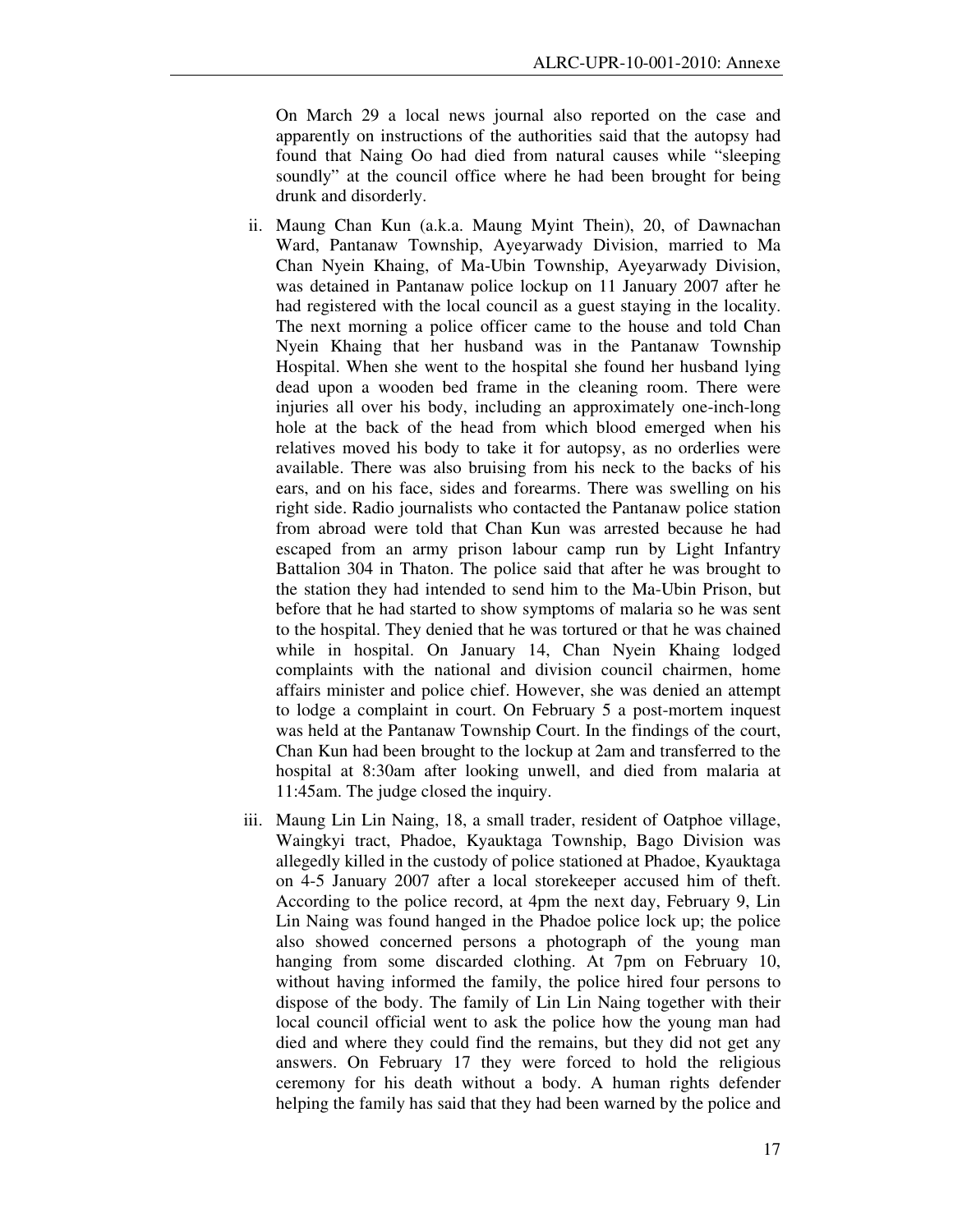Phadoe local officials that they would be "shut up" if they tried to complain about the death. Nonetheless, the family lodged a complaint with the Minister of Home Affairs, who oversees the police force. It is not known if he took any action on the case or not.

- iv. Ko Aung Khaing Htun (a.k.a. Balashin), 31, a fisherman residing in Ward 9, Seingone, Pathein Town, Ayeyarwady, was allegedly beaten to death by members of the Ward 1 Peace and Development Council (PDC), Kunchan, Pathein on 19 June 2009 after they had held him and another fisherman in exchange for money for their release. They had released the other man so that he could collect the money, but by the time that he came back on June 20 they said that Aung Khaing Htun had already left. On June 21, his family received news that his bruised and bloodied body had been recovered from a roadside. The police detained a number of persons, including local officials, over the killing, but at last report that the Asian Legal Resource Centre received, only a couple of petty officials had been charged with murder.
- d. Coerced signing of documents with no basis in law: Following the September 2007 protests, many persons were released from custody after signing "pledges" not to recommit undefined offences that had no legal basis whatsoever. For example, Khin Sanda Win, 23, was detained by unidentified men in plain clothes on 29 September 2007 outside the Pansodan Department Store in Kyauktada Township, Yangon. They tied her hands behind her back and took her to the town hall where she was put together with ten men who were unknown to her and then they were each photographed with various weapons, including knives, slingshots and pellets. Then they were allegedly forced to sign confessions that the weapons had been found in their bags. Khin Sanda Win was sent to the special interrogation centre at Kyaikkasan and she was kept there without charge, warrant or otherwise until October 7, when she was transferred to the central prison and held there, again without charge, warrant or any other legal order until October 25, when she was sent to the Hlaing Township Peace and Development Council office where in the presence of the council chairman and her parents she was told to sign a pledge that she would not take part in any anti-state activities, after which she was released; however, as the pledge had no legal validity, on 1 November 2007 two police officers came to Khin Sanda Win's house and informed her that she would be charged with having illegal arms. When Khin Sanda Win went to court the next day, the charge that the court put against her was not as the police had indicated but instead acting "to endanger human life or the personal safety of others" under sections 336/511 of the Penal Code. When her lawyer applied for bail, the amount set was vastly in excess of the legal maximum, and thereafter Assistant Judge U Thaung Lwin (First Class) (Kyauktada Township Court) unilaterally revoked bail without giving a reason. Appeals to higher-level courts were unsuccessful and she served a term for the offence before being released.
- e. Duplicated and multiplied charges: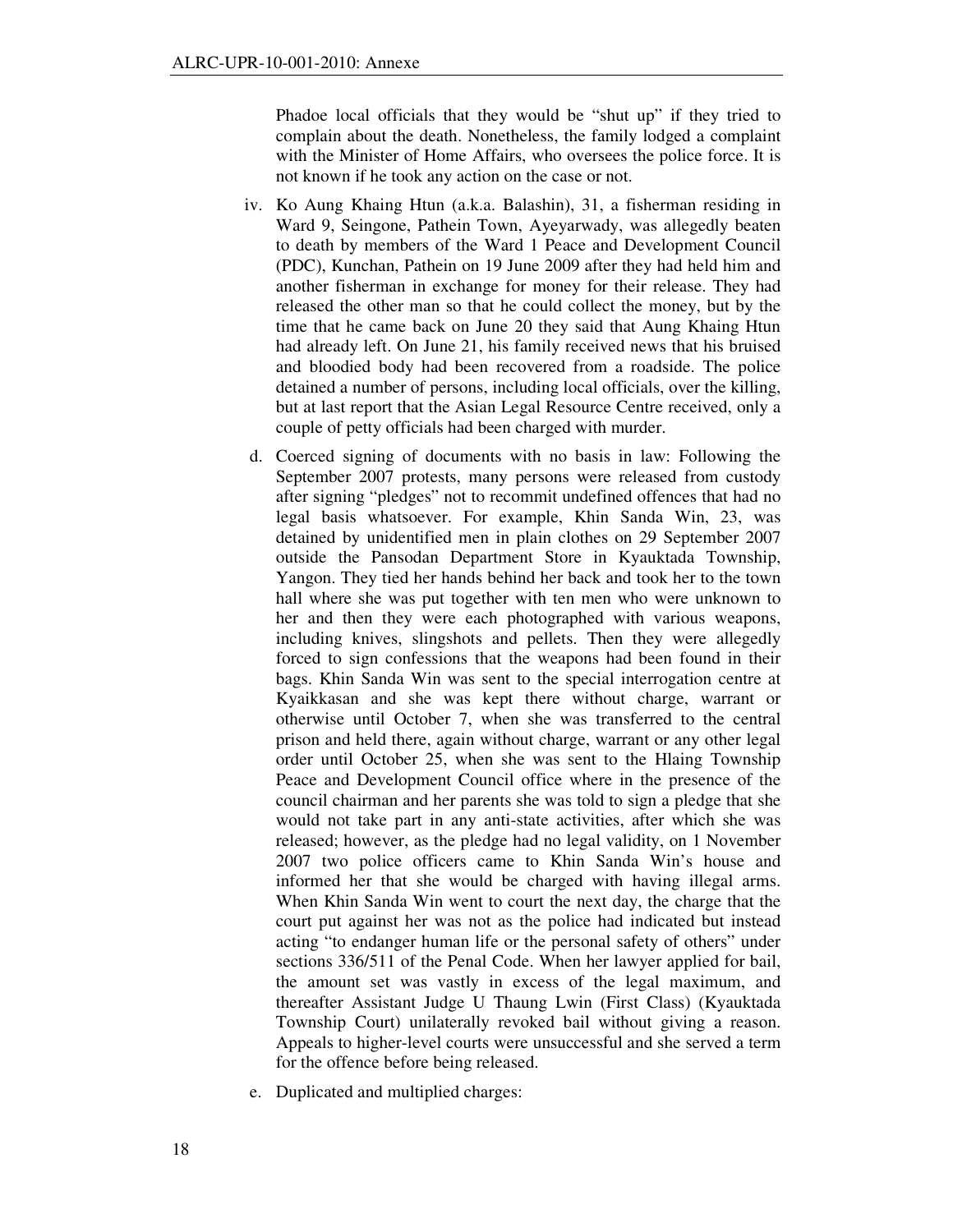- i. U Kyaw Min, a.k.a. Md. Shamsul Anwarul Haque, 58, a graduate of the Rangoon Institute of Economics and Rangoon Institute of Education, former Lettauk Township Education Officer and headmaster of Basic Education Middle School, elected member of parliament for Buthidaung Township (National Democratic Party for Human Rights), constituency no. 1, had his appeals to the Supreme Court against his 47 years' imprisonment and 17 years' imprisonment for every member of his immediate family (his wife, son and two daughters) for allegedly violating the 1982 Citizenship Law dismissed without a hearing (3 May 2006, Judge U Khin Maung Aye presiding; 23 August 2006, Special Appeal Nos. 177-181/2006, heard by Judges Dr. Tin Aung Aye and U Chit Lwin presiding). The entirely political case was a consequence of Kyaw Min joining with other elected members of parliament to call for the elected legislature to be allowed to sit, and also because he met with representatives of the International Labour Organisation visiting Yangon. In order to penalize U Kyaw Min far beyond the maximum set down in the Citizenship Law, the police lodged four identical separate cases for each of four members of the family, even though the offence was the same and under law they should have been lodged as a single case. All four were brought against Kyaw Min, even though there is nothing in the section of law under which they were charged to penalize someone giving false information concerning someone else, i.e. for his family members. The police also lodged a separate case against each under the 1950 Emergency Provisions Act that in lying about their identities the family had "spread false news", even though the section was completely irrelevant to the case, but for which they each received a seven-year penalty.
- ii. Kyaw Htun Lin (a.k.a. Ko Latt); resident of Kyaukpadaung Township, Mandalay Division and two other persons were sentenced to 19 to 55 years in prison on 23 December 2009 likewise through the duplication and multiplication of charges after they were accused of attending training programmes on children's rights in Thailand and receiving money from abroad for work in Myanmar (Immigration [Emergency Provisions] Act and Unlawful Associations Act, Criminal Case Nos. 201–207, 209 & 214/09, Mandalay District Court, Deputy District Judge Ohn Myint presiding, trial conducted inside Ohboe Prison, Mandalay). The alleged offences were tried in as many separate cases as possible so as to multiply the number of years' imprisonment, rather than compounded in accordance with the Criminal Procedure Code. The defendants were also allegedly tortured during interrogation, the cases were held outside the jurisdictions where the charges were first laid, and the accused did not have opportunities to hire lawyers, except when they were giving their own testimonies; therefore, the prosecution witnesses were not cross-examined. Requests for leave to appeal were rejected in the divisional court on 16 February 2010.
- 9. Court processes and trial
	- a. Closed trial: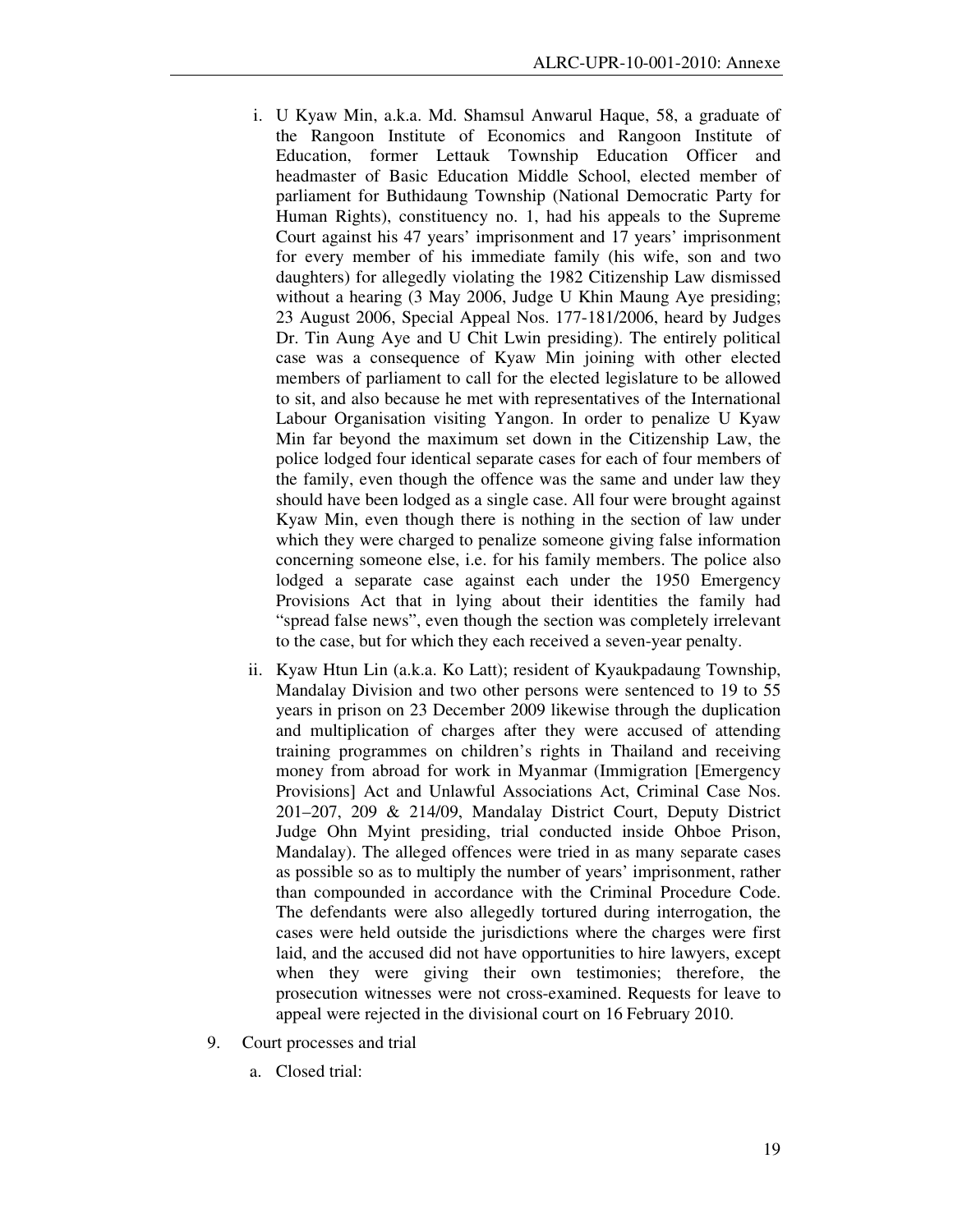- i. U Tin Min Htut (a.k.a.) Tin Htut, residing at Yuzana Building, Yetashei New Road, Yetashei Ward, Bahan Township, Yangon and U Nyi Pu, residing in Yahaingkwin Village, Gwa Township, Rakhine State, both elected members of parliament, were sentenced on 9 February 2009 in a closed trial to 27 years in prison each for writing a letter to the United Nations on 21 July 2008 that was signed by 92 MPs, in which they criticised the government's programme for political change and also critiqued the UN's approach to the situation in Myanmar. Both of the accused was detained arbitrarily: police arrested U Nyi Pu around 2am on 11 August 2008 and U Tin Min Htut in the afternoon of 12 August 2008 whereupon they were both sent to the Aungthapyay Interrogation Camp until the end of September when they were transferred to Insein Central Prison. They were not brought to court until February 2009, in violation of the Criminal Procedure Code, section 61, making them subject to arbitrary and illegal detention for around six months each. They were charged under section 4 of what is popularly known as the Anti-Subversion Law (The Law Protecting the Peaceful and Systematic Transfer of State Responsibility and the Successful Performance of the Functions of the National Convention against Disturbances and Opposition), 1996; as well as section 33(a) of the Electronic Transactions Law and section 505(b) of the Penal Code (Criminal Case Nos. 138 & 140/09, Yangon West District Court [Special Court]). Neither of the accused was represented by a lawyer, even though they signed a Power of Attorney for a Supreme Court advocate to represent them and he came to the location of the trial to conduct the defence, but he also was not allowed inside.
- ii. Ma Eint Khaing Oo, 24, resident of Ward 46, North Dagon Township and Kyaw Kyaw Thant, 29, resident of Pauktawwa Ward, Insein Township, both reporters, were imprisoned after they took a group of cyclone victims to the ICRC and UNDP buildings in Yangon on 10 June 2008 to request relief. They were both charged under section 505(b), Penal Code, and Kyaw Kyaw Thant was also charged with an immigration offence. They were tried in a closed court (Criminal Case Nos. 760 and 949/08, Tamwe Township Court, Judge Daw Than Than [Special] presiding). In the court the two journalists denied the charges and said that they had only been trying to help people left homeless after the disaster. Even the prosecution witnesses gave evidence that supported the defendants' account. Notwithstanding, the judge in a verdict that contained no reasoning convicted them both on 14 November 2008; however, after intensive international pressure, including from the Special Procedures, the two were among prisoners released in September 2009.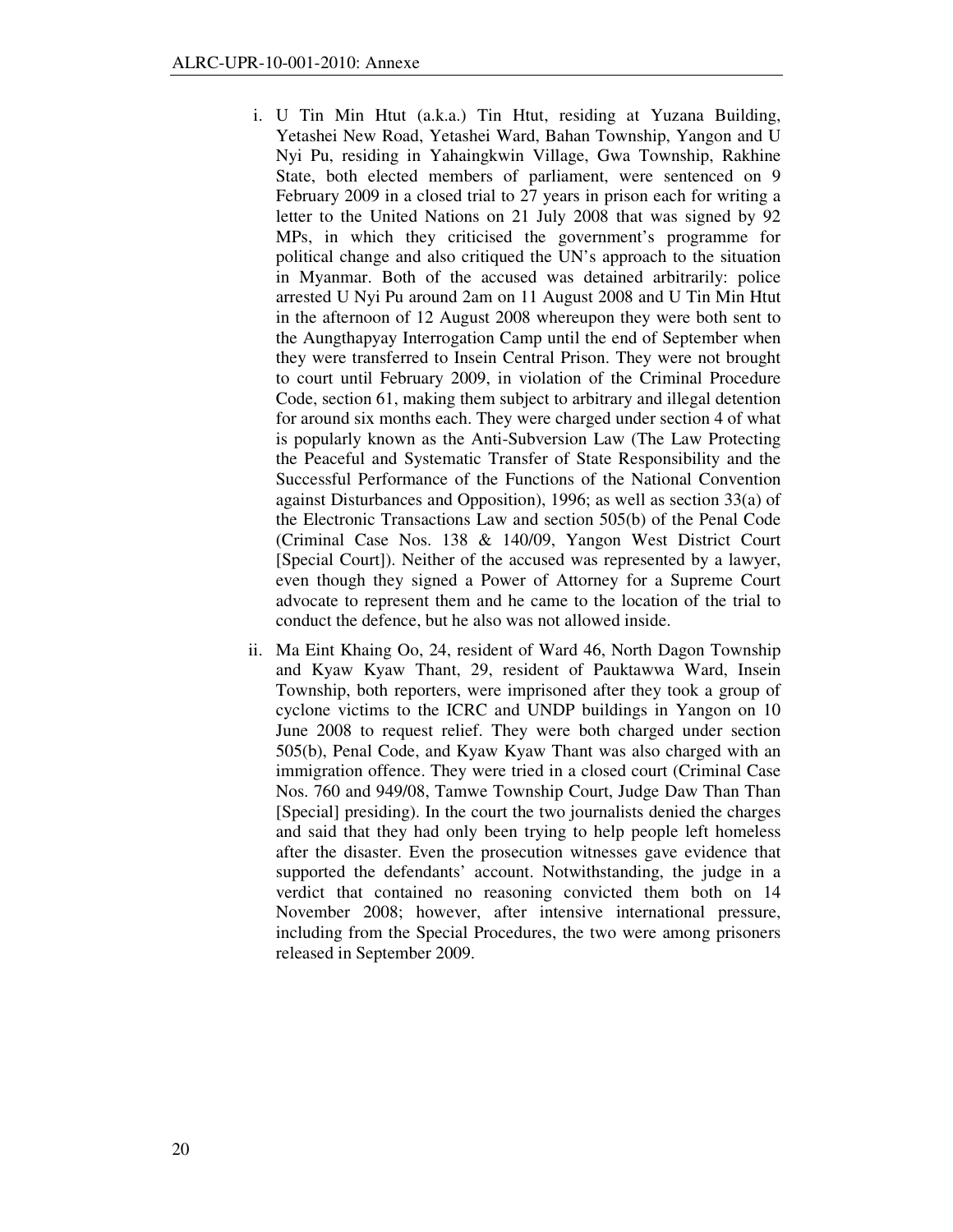- b. Procedurally-incorrect cases:
- i. The case against democracy party leader Daw Aung San Suu Kyi to keep her under house arrest throughout 2009 and 2010—Yangon Northern District Court, Judges U Thaung Nyunt (Northern District Judge) and U Nyi Nyi Soe (Western District Judge) presiding; Criminal Case No. 47/2009, charged under section 22 of the Law to Safeguard the State Against the Dangers of Those Desiring to Cause Subversive Acts (No. 3/1975; known as the State Protection Law) with violating an order set down under that law—was indicative of the procedural incoherence in so many cases in Myanmar courts. The case was heard unlawfully outside of the district where the alleged offence occurred, and with judges from two different districts hearing it, for which there is no provision in law.
- ii. At the other end of the spectrum of cases in Myanmar, the owner of a fabric shop in 2007 accused two teenage girls in his employment of stealing money. He lodged the case with the township police but they failed to take it up. He then went to the district police and allegedly paid them to lodge a case against the girls under section 380 of the Penal Code (theft in a building). When the case was brought to the township court the judge failed to correctly ascertain the ages of the girls as required by law. In fact, at the time of being produced one of the accused was under 16 and should have been tried in a juvenile court [Child Law 1993, sections  $2(a)$ ,  $37(f)$ ]. At the end of 2009, the girls were still being held in adult remand, apparently under the influence of the complainant and the case has remained pending. While under investigation, the girls also were allegedly tortured, the police squeezing their fingers and bending them back until they reached stress points in order to extract confessions.
- iii. In a similar case, two children were among six persons sentenced to a year in prison on 31 August 2009 for illegal gambling because the judge did not make proper inquiries (Criminal Case No. 133/2009, Daik-U Township Court, Judge Aye Myint [Special] presiding). The judge was reportedly informed that the girls were aged less than 16 but he failed to verify this fact because the police gave falsified documentary evidence and paid the prosecutor who handled the case 30,000 Kyat to try all the accused as adults.
- iv. Ma Thanda, married with three children, resident of Einme Township, Ayeyarwady Division, was charged with a range of offences and sentenced on 25 October 2007 to 28 years in prison after she went to visit her husband in Thailand during April 2007 (Penal Code section 124A; participating in an illegal organisation, Unlawful Association Act, Immigration [Emergency Provisions] Act, in Yangon Western District Court, Criminal Case Nos. 93, 94 & 95/07, Deputy District Judge Myint Soe presiding). The case consisted of multiple violations of criminal procedure, including that: the section 124A charge could only be laid with written approval of the Ministry of Home Affairs but none was obtained; the Yangon court did not have jurisdiction as there was no order to transfer the case there from the area where the offences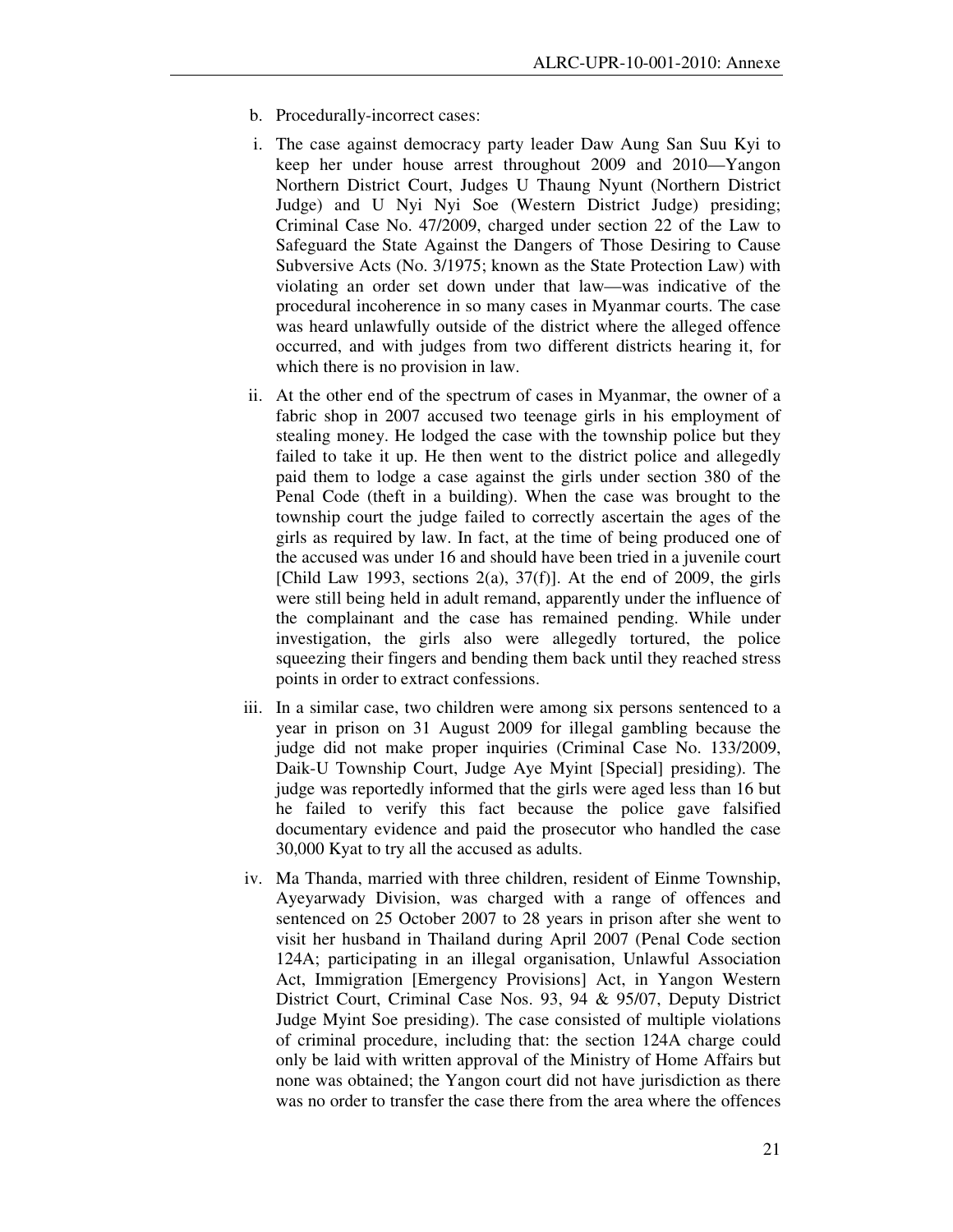allegedly occurred; Ma Thanda was not able to hire a lawyer or call witnesses, and the case was in a closed court

- c. Evidence-less and groundless cases:
- i. Ma Honey Oo, 21, was accused of having had contact with overseas radio stations to give out information at the time of the September 2007 protests, and having been involved in making a student union. She was taken into custody on 9 October 2007 but was not brought before the Yangon Eastern District Court until 20 December 2007. The police accused Honey Oo of having been involved in a student union, having talked to foreign media by telephone and of having participated in protests at the Yuzana Plaza and on the road from Mingalar Market to Natmauk on 25-6 September 2007. However, when pressed in court they could not produce any evidence to support any of their claims and on the contrary showed ignorance and confusion about the laws under which she had been brought. The investigating detective said that the information they had that Honey Oo was part of the group accused of having contact with overseas media was from a reliable source, but he could not divulge the source to the court and the source was not included among the list of witnesses in the case. He had no evidence to present to the court other than the supposed confession of the accused. Nor could he produce any photographs or other evidence that Honey Oo was in the protests as he had claimed in the charges against her, saying only that eyewitnesses had seen her.
- ii. Win Maw, a.k.a. Maw Gyi, 46, was also arrested over the September 2007 protests, on 27 November 2007, and charged under various offences, starting with section 505(b) of the Penal Code (Mingalartaungnyunt Township Court, Criminal Case No. 313/2008, Judge U Tin Latt [Special], presiding) because he had allegedly sent news by phone and email and took photographs for a media group abroad. The case opened against Win Maw on 28 March 2008 in a closed court, like other cases from the protests. The police "evidence" of the crime included legally-published books owned by Win Maw's father and bearing his signature, some photos of democracy leader Daw Aung San Suu Kyi, and a computer hard disk, which itself—not its contents was submitted as evidence. Also on the evidence list were 18 "political" texts the police admitted under cross-examination were actually just English learners.
- iii. Phoe Htoke (a.k.a. Khin Maung Cho), a dried fish merchant, 47, residing in Yankin Township, Yangon, and two other men were convicted under the Television and Video Law and section 505(b), Penal Code (Criminal Case Nos. 1089, 1091/2008, Judge U Thein Swe [Special] and Assistant Judge San Mya Kyu [Special] presiding respectively, Kyimyindaing Township Court) and were sentenced to a total of five years each in two separate verdicts given on 8 December 2008. The police accused Phoe Htoke and Kan Myint of both travelling to Thailand where they met with members of unlawful associations, that after they came back they were involved in protests on 22 February 2007 at Theindawgyi Market in Papedan Township of Yangon and on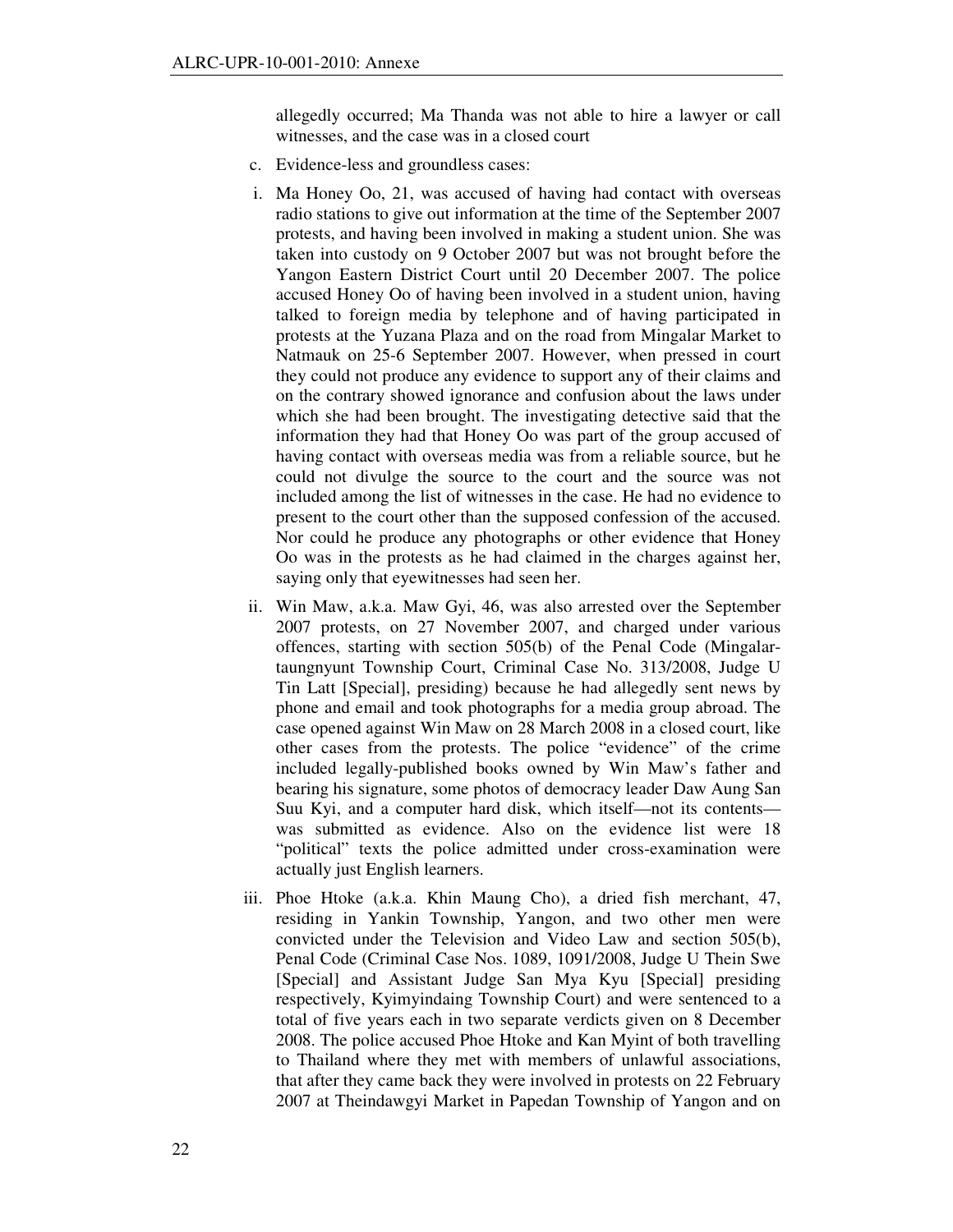24 April 2007 at the Thingankyun Model Market, that they distributed unlawful fliers in the lead-up to the protests in September to encourage people to join in demonstrating, including on 8 and 15 September 2007 at Mingalar Market and Tamwe Market, and distributed VCDs of, among other things, a comedy troupe satirising the government and uncensored videos of lectures by monks. Despite the many allegations, they had no firm evidence. For instance, they could not show proof of the two men's involvement in the protest in February, despite having taken photographs of it. They could not give dates that the two accused had gone to Thailand. The lawyer handling the case for the defence on the video-related charge was himself forced to flee the country during the trial after being charged with obstructing the work of the court for making a request that the Minister for Information, who had named his clients in a press conference, appear as a witness.

- iv. Maung Nyo, 34, an English tuition teacher residing in East Thirihema Ward, Chan-aye-tharzan Township, Mandalay and Ma Thanda Htun, 27, a tour guide, residing in Mingalar-yenyunt Ward, Aungmyaytharzan Township, Mandalay, were convicted of having travelled illegally to Thailand where they met with members of a group of Buddhist monks opposed to the government of Myanmar (Yangon Western District Court [Special Court], Deputy District Judge U Tin Htun presiding) and sentenced on 24 March 2010 to three years each under the Immigration (Emergency Provisions) Act and two years each under the Organisations Law. The police took the two accused into custody on 3 August 2009. But a case was not opened against them until 11 September 2009. During this time they were illegally detained at an interrogation centre where they were allegedly tortured to extract confessions. There was no evidence against either of the accused. The 11 prosecution witnesses in the closed trial consisted only of the police, a couple of low-ranking council officials and two witnesses to the search and seizure of property at time of arrest. There were no independent or credible witnesses to any crime. Also, witnesses that should have been called, namely, officials from the immigration office in Myawaddy, were not: instead they just sent documentary information, which is not acceptable as primary evidence because it denies the defence of the right to make a cross-examination. Also, as the two accused are residents of Mandalay and they allegedly committed the crimes at the border of Thailand, they were incorrectly brought to the central prison in Yangon for the trial without correct authorization (Criminal Procedure Code, sections 177, 178).
- v. Ma Hla Hla Win, 25, a resident of Shukhinthar Road, Thaketa Township, Yangon, was in 2009 sentenced in the Pakokku Township Court to a total of 27 years in jail for six charges connected to her allegedly taking illegal video footage and sending it abroad; a codefendant, Maung Myint Naing, 32, resident of Daung-okyi village, Myaing town, was sentenced to 32 years. One of the charges brought against the two was under section 5(1) of the Control of Imports and Exports (Temporary) Act 1947 (Criminal Case No. 1763/09, Pakokku Township Court, Township Judge Aye Aye Mu [Special] presiding) for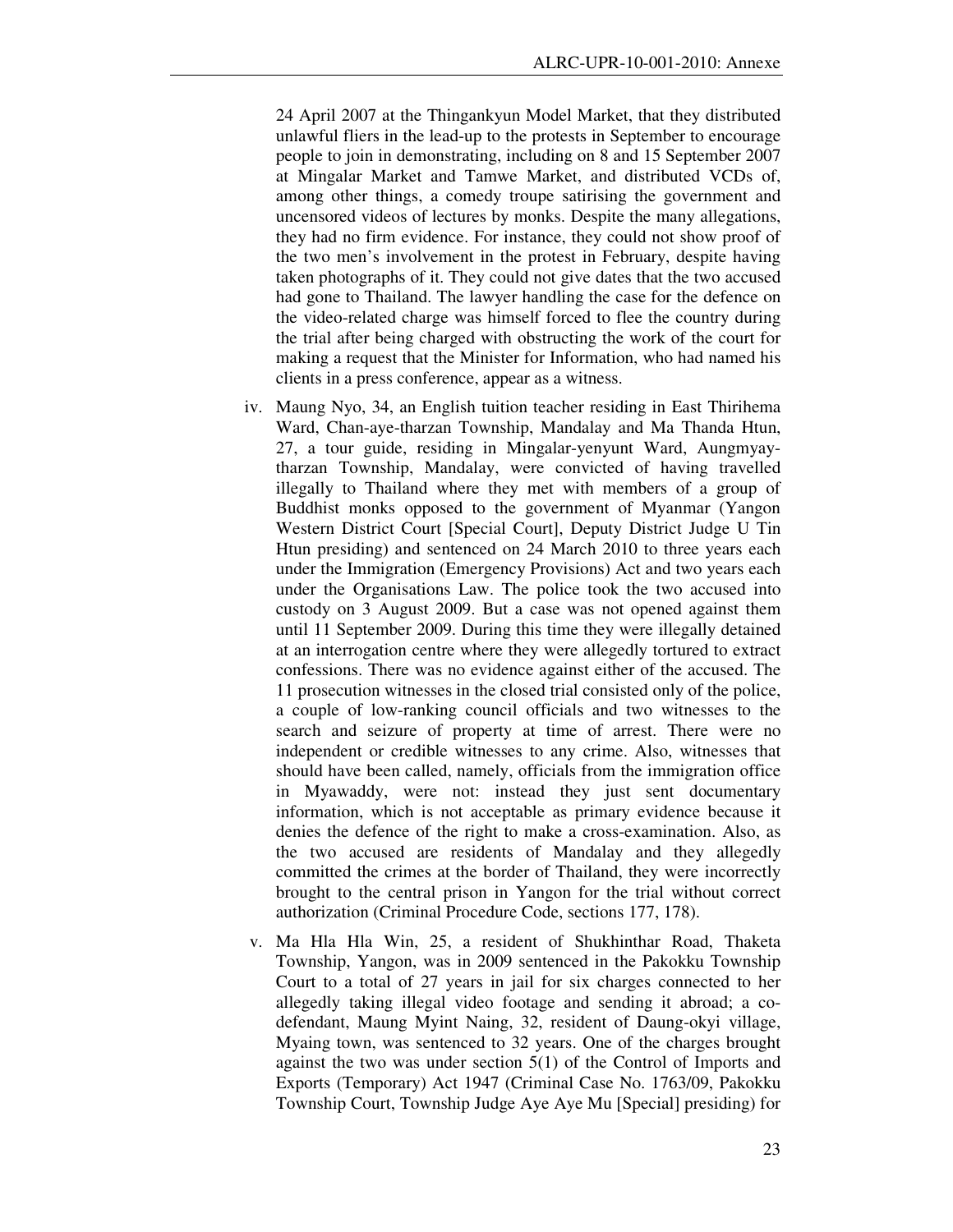which they both received seven years on 6 October 2009. This offence arose because the two of them had ridden on an illegally-imported motorcycle—an offence for which the pillion on the motorcycle, Hla Hla Win, had no liability but was nonetheless charged and convicted. On 29 April 2010 the Magwe District Court refused to entertain her appeal.

- d. Denial of defendants' rights and targeting of defence lawyers:
- i. Ko Phoe Phyu (a.k.a. U Yan Naing Aung), 30, resident of Thingangyun Township, Yangon, had his licence to practice law revoked under Legal Practitioners Act 1880, sections 12 and 13(f), because of conviction under section 6, Association Formation Law 6/1988 (Criminal Case No. 587/2009, Magwe Township Court); revocation order given in letter of 11 March 2010 from Judge Myint Aung, Yangon Divisional Court, on order of Supreme Court. The revocation was motivated by the lawyer's defence of persons accused in political cases. He was not given an opportunity to mount a defence against disbarment.
- ii. Two experienced Supreme Court advocates, U Aung Thein and U Khin Maung Shein, were in October 2008 representing three men and one woman in five cases lodged against them over the September 2007 protests (Criminal Case Nos. 307-311/2008 before Judge Daw Aye Myaing of the Hlaing Township Court, Yangon). The hearings were proceeding, like others from September 2007, in a special courtroom within the Insein Central Prison, apparently under an order from the Supreme Court. At the hearing on October 6 one of the four defendants informed the court that the defendants "no longer had faith in the judicial process" and that they would withdraw the power of attorney from the two lawyers at the next hearing. The judge instructed that the same be put to the court through the lawyers. U Aung Thein asked that the court record the same in its record and U Khin Maung Shein did likewise. It was clear from this procedure that the withdrawal of power of attorney was made through consultation of the clients with their advocates, in accordance with the clients' wishes. On October 20 U Khin Maung Shein gave the submissions to withdraw power of attorney in the five cases to the four defendants. They read the documents thoroughly and each signed them. The two attorneys also had their signatures affixed. Then the documents were submitted to the court. At that time the judge said that the remark in paragraph 2 of the submissions to withdraw power of attorney that the defendants "no longer had faith in the judicial process" had not been made orally at the earlier hearing. Two of the defendants, Ko Htun Htun Oo and Ko Aung Kyaw Moe, both objected that they had said these words and they would again make a submission to the court to this effect. But Judge Daw Aye Myaing said that, "It is too late. Don't speak." The Hlaing Township Court then made an application to the Supreme Court under section 3 of the Contempt of Courts Act, 1926, that, contempt of court may be punished with imprisonment for a term that may extend to six months (Miscellaneous Criminal Application No. 99/2008, Daw Naw Than Than Aye applicant). On 6 November 2008 the Supreme Court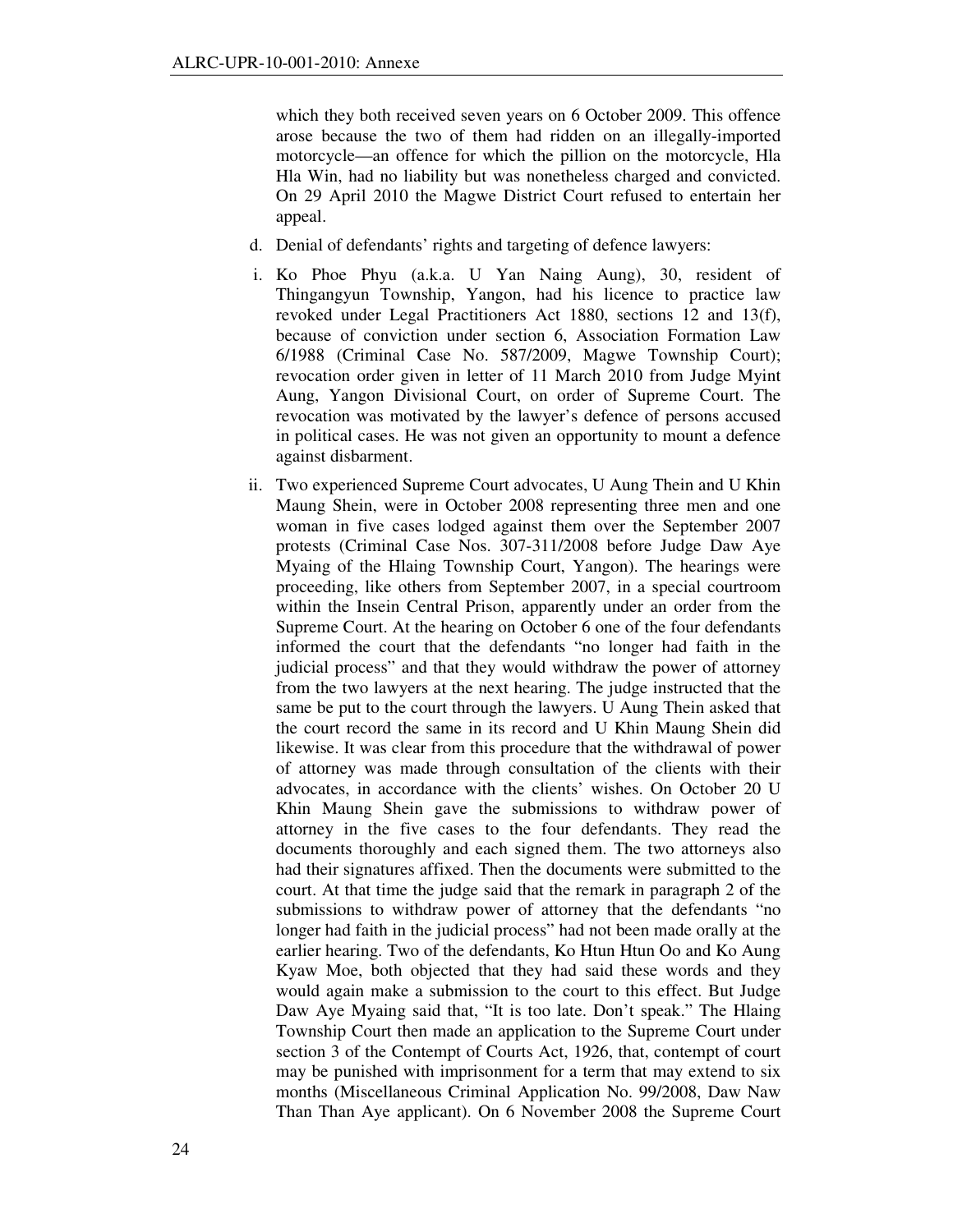found the two advocates guilty of contempt of court and sentenced them to four months' imprisonment each without giving them any opportunity to defend themselves. After they were released in 2009, both of the lawyers were disbarred from practice, again without being given any opportunity to present their cases against disbarment.

- e. Lack of means for redress and counter-complaints against complainants:
- i. Thant Zin Oo, 37 and Ma Hla Hla Maw (a.k.a. Maw Kyi), 22 were imprisoned at Insein Central Prison in a case initiated by a corrections officer (Criminal Case No. 555/2008, Insein Township Court, Assistant Township Judge Daw Baby [Special], presiding) because they made a legitimate complaint about health and welfare of detainees after they went on 21 January 2008 to visit Thant Zin Oo's younger brother. In his letter to the police opening the case, the corrections officer gave the reason for legal action as that the prison officials had not authorised their visit for the purposes of writing such a letter and that they had recorded on the register their intent to come as simple visitors.
- ii. U Than Lwin, 70, elected member of parliament (National League for Democracy), resident of Mattaya Township, Mandalay Division, was assaulted by an unidentified man who fled into an office of the government mass organization, the Union Solidarity and Development Association, in Mattaya Township on 15 June 2007. A complaint was lodged with the police, but thereafter the secretary of the township USDA filed a counter-complaint against nine persons, including the victim's son, two daughters and son-in-law on 26 June 2007 under Penal Code section 506 (criminal intimidation) and section 114 (abetment), because they had pursued the assailant to the outside of the office. The case against the nine was heard in the Mattaya Township Court from 24 July 2007 to 5 October 2007. Despite the fact that the entire prosecution case was based on hearsay, the judge found all of the accused guilty and on October 5 sentenced them from five to seven years in jail. U Than Lwin was himself taken from his house by police and officials at around midnight on 1 October 2007, without charge, in connection with the protests of September 2007. While incarcerated, he lost his eyesight due to the injuries he sustained because of the earlier assault and lack of medical treatment.
- iii. On 17 April 2007 Ko Myint Naing and a colleague who had travelled to Hinthada Township, Ayeyarwady Division to conduct a human rights training session were assaulted by a group of men in plain clothes who were allegedly supervised by local police and council officials. Myint Naing had to be transferred to the Yangon General Hospital for cranial treatment. On April 23, the state-run newspapers ran articles against Myint Naing and his colleagues, whom they accused of going to stir up trouble and that villagers had insisted that "there were no incidents of human rights abuse" in their area, and that when the group had gone to Oatpone village, the villagers had tried to have them leave a confrontation had followed. On April 24 the authorities sent notices to Myint Naing and five others indicating that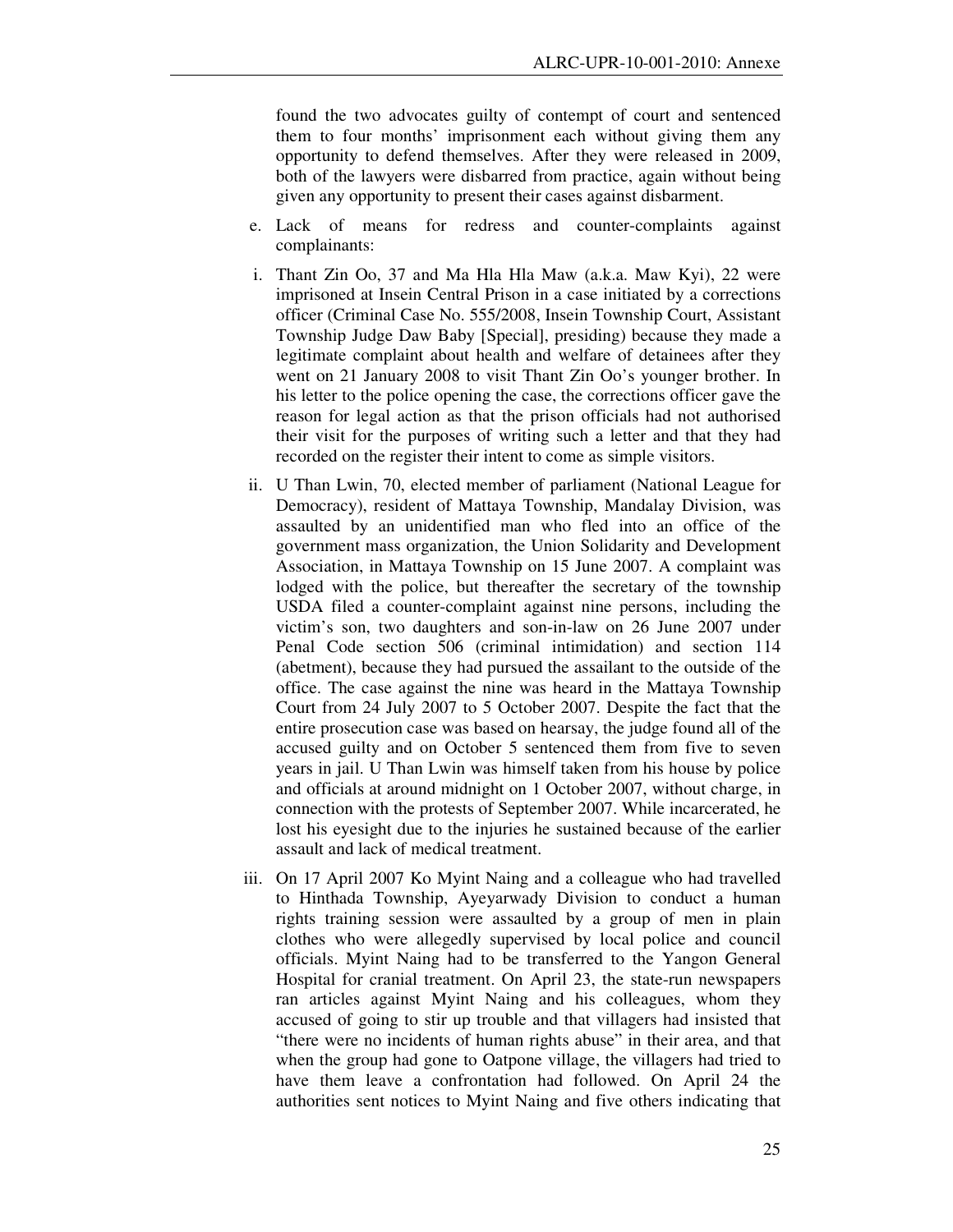they would be charged under section 505(b)(c) of the Penal Code. On May 2, Myint Naing lodged a criminal complaint in the Hinthada court against 12 officials for endangering life, criminal force, robbery, and aiding and abetting. The same day that he lodged his complaint the preliminary hearings in the two cases against him and the five others were heard in the same court. Judge Daw Myint Myint San ordered all six men to be kept in custody, including Myint Naing, who was still receiving treatment for the head injuries he suffered during the April assault. On June 8 the township court reviewed the police report about the April 18 incident and accepted Myint Naing's own complaint on just one relatively-minor charge of voluntarily causing hurt (a one-year jail term if found guilty), against six minor accused, only three of whom were petty officials. The judge did not call the accused police or others to court to conduct his own inquiries as he is empowered to do, but just followed the police findings. Unlike the six human rights defenders, the six accused in this case were all given bail. A request by Myint Naing's lawyer to have the local council chairman and police appear as witnesses in this trial was refused. Finally, the three civilians received minor penalties while the officials were acquitted. Meanwhile, on July 24 the court found the six accused rights defenders guilty: Myint Naing was sentenced to eight years, as he was a respondent to both criminal cases; the other five to four years each—they were released in September 2009; Myint Naing is still serving his sentence.

## V. TWO MAJOR CONSTRAINTS

- 10. Role of the judiciary as enforcer of executive policy:
	- a. Official statements:
	- i. New Light of Myanmar, 15 September 2009: Prime Minister General Thein Sein… said administrative bodies at various levels need to constantly know about the State policies and objectives. It is necessary to strive for the emergence of a peaceful, modern and developed nation by upholding Our Three Main National Causes as it is a national policy forever so long as the State exists. To do so, the rule of law is important. At a time when the State is in its important state, **constant measures are to be taken to ensure the rule of law in order to thwart any disturbances. In this regard, high civil administrative capability is the main factor and that will contribute much towards community peace and stability**. So, to ensure high administrative capability and the rule of law, the strength of ward and village peace and development councils is needed, said the Prime Minister.
	- ii. New Light of Myanmar, 12 May 2009: Prime Minister General Thein Sein said that… [the] legislative, executive and judicial pillars are of paramount importance for a nation, and nation-building endeavours have to be carried out through the practice of the three main pillars... Out of the three branches, the **judicial pillar is indispensable like the legislative and executive pillars, and the law is a rule or discipline of a nation. It is incumbent upon the administrative body to supervise the rule or discipline for each citizen to abide by**, he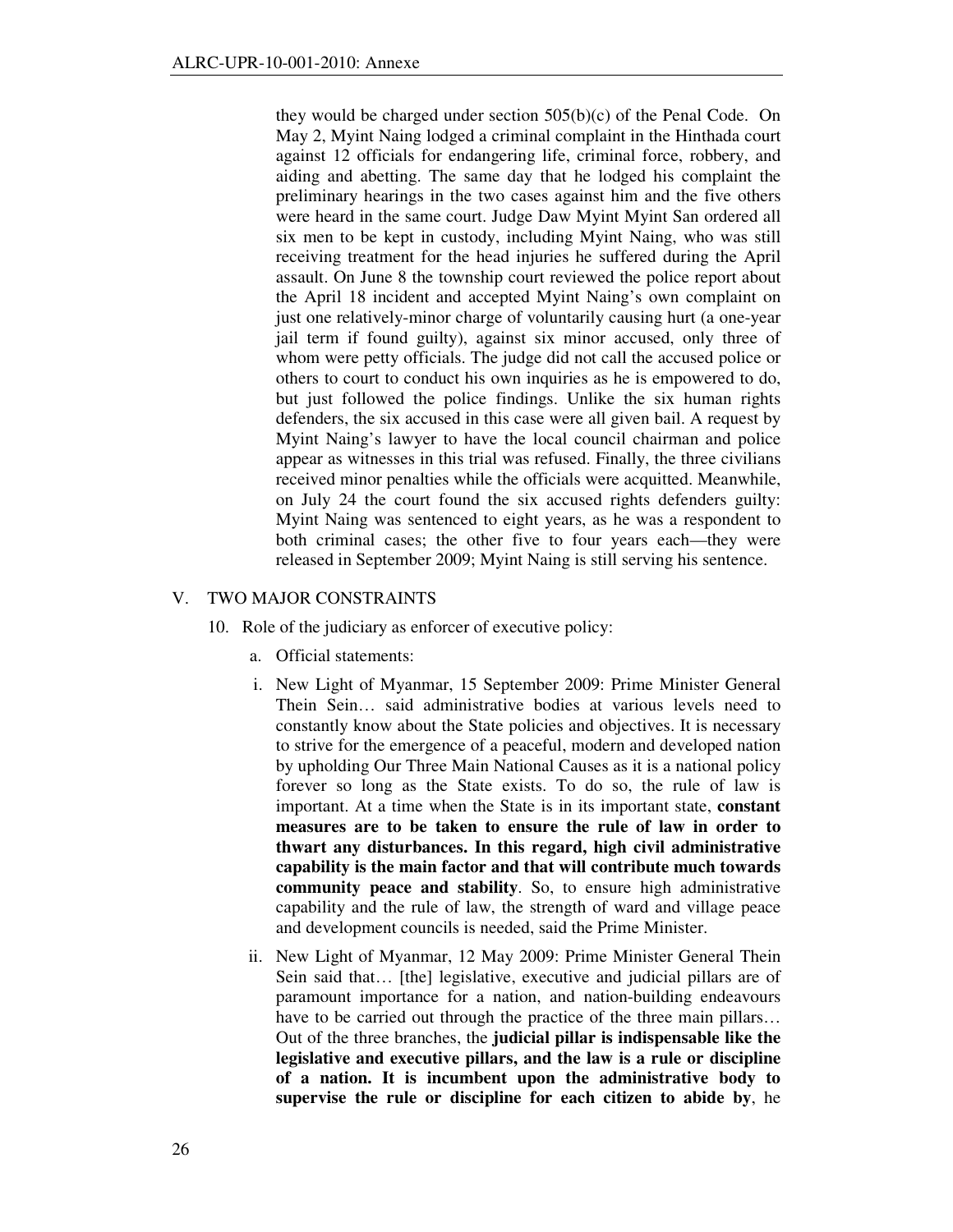noted… Therefore, the law staff and judicial staff play a pivotal role in the process of building a nation… In adopting, assessing and translating laws, bylaws, procedures and orders, law officers are required to do so in accordance with the basic principles upholding Our Three Main National Causes – non-disintegration of the Union, nondisintegration of national solidarity and perpetuation of sovereignty.

- iii. New Light of Myanmar, 13 May 2009: The Prime Minster spoke of the need for the judges to ensure prevalence of law and order [rule of law] and contribute their shares in the building of a new and modern nation **realizing the policy and tasks of the State**… The **judges are responsible for guarding against all kinds of dangers to national unity and development and public interests and passing appropriate sentences to those who do such harmful acts**. They will be able to contribute to "prevalence of law and order [rule of law], community peace and public interests" only if they decide in accordance with the law… The courts are required to use their judicial powers only in the interests of the people. For this objective to be achieved, the courts will have to cooperate with administrative personnel. **The administrative and judicial systems cannot operate separately but need to be in harmony** to be able to protect public interests.
- iv. New Light of Myanmar, 6 February 2007: [Prime Minister General Soe Win said that] the people must respect the law, and the law must protect the people as well. Moreover, **the conducting of judicial affairs must be in consistency with the State policies and existing laws. It is necessary to have political as well as judicial views**. An extensive use of law terms may confuse the people and ignoring the nature of law is a kind of extreme act. If needs arise to solve the issues of community peace and tranquillity, and to end misconduct, the **courts and local administrative bodies are to cooperate and coordinate [with] each other**. Peace and development councils at various levels are regional administrative bodies under the leadership of the State Peace and Development Council. Therefore, it is necessary to know the role of those administrative bodies.
- b. The administrative role of the judiciary was also acknowledged by the Supreme Court in a recent application brought to it by the National League for Democracy on 23 March 2010. The party submitted a miscellaneous civil application to the court under the Judiciary Law and the Specific Relief Act 1887. It asked the court to examine provisions of the new Political Parties Registration Law 2010 that prohibit convicted serving prisoners from establishing or participating in political parties. The NLD's approach to the court was premised on the notion that the Supreme Court would at very least be able to entertain its plaint. But according to the NLD, the application did not even go before a judge. Instead it was returned by lunchtime on the same day with an official giving the reason that, "We do not have jurisdiction." Subsequently, an attempt to approach the chief justice directly was also rebuffed.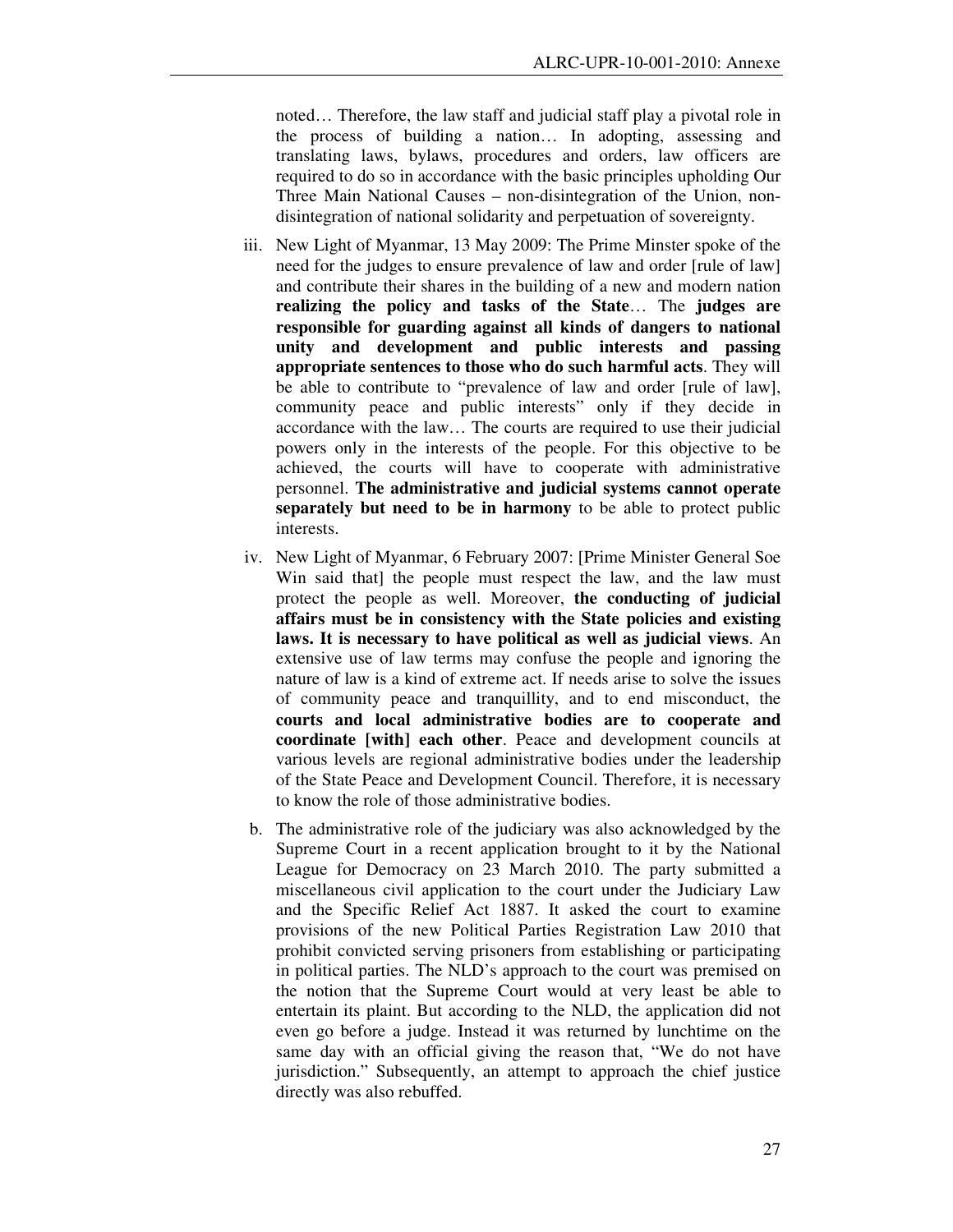- 11. Examples of corruption (the Asian Legal Resource Centre has records of these cases on file but here has removed all identifying details):
	- a. In 2007 a police special drug squad arrested a notorious dealer in possession of a small amount of amphetamines. The police nominated a defence lawyer for him: a common practice in which there is a 30 per cent kickback to the police station chief. After being hired, the lawyer went to meet with the judge and prosecutor handling the case. The judge explained to the lawyer that the problem was because of the notoriety of his client, there was local and official interest in the case and the judge could not just let the client off without risking accusations of corruption and loosing face. So they arranged the case in a way that would get the client off, give the judge credibility and make everyone money. Payments were made both to the judge and the prosecutor. During the hearings, they deliberately botched the case. The judge admitted evidence that cast doubt on the allegations, and the prosecutor asked questions that supported the defence. Some prosecution witnesses were made hostile and their evidence recorded fully in the judgement. The judge convicted the accused, and public interest in the case ceased. The case was appealed to the district court. Here there were no public hearings and no knowledge of what was going on. The judge in the court of first instance had already contacted the judge in the higher court, and had given money to him. The higher court acquitted the accused, who moved to another locality after his release.
	- b. A government car driver a few years from retirement was in 2007 approached by a group of men, who asked to rent his house. The amount they offered was far above the market value. The occupant consulted with local government administrators whom he knew as friends. They advised him that the group apparently wanted the house for gambling, but that there was nothing to worry about and that he should do it. He rented the house and received a year's payment in advance. After two months a group of special vice squad police arrested the gang. The manager of the gambling operation used his contacts with the police to have the house owner pose as the key accused, securing bail for himself and his men. He told the owner that if he went along with the scheme then he wouldn't have to repay the year's rent, and that he would also get him released after a short time. He also threatened him that if he didn't cooperate then the gang would implicate his son. In the end, the house owner and two junior members of the gang faced court, with the owner in jail and the others on remand. In 2008 the court convicted the owner and freed the other two for lack of evidence. On appeal the elderly man was conditionally released, taking into account time served, but without his knowing the prosecutor appealed to a higher court and the original sentence was reimposed; the police again arrested him and he is serving the remaining time. The gang has moved elsewhere.
	- c. The son of an army officer posted to a regional command in 2008 allegedly attempted to rape a classmate together with a companion. The family of the victim took the unusual step of strongly supporting her